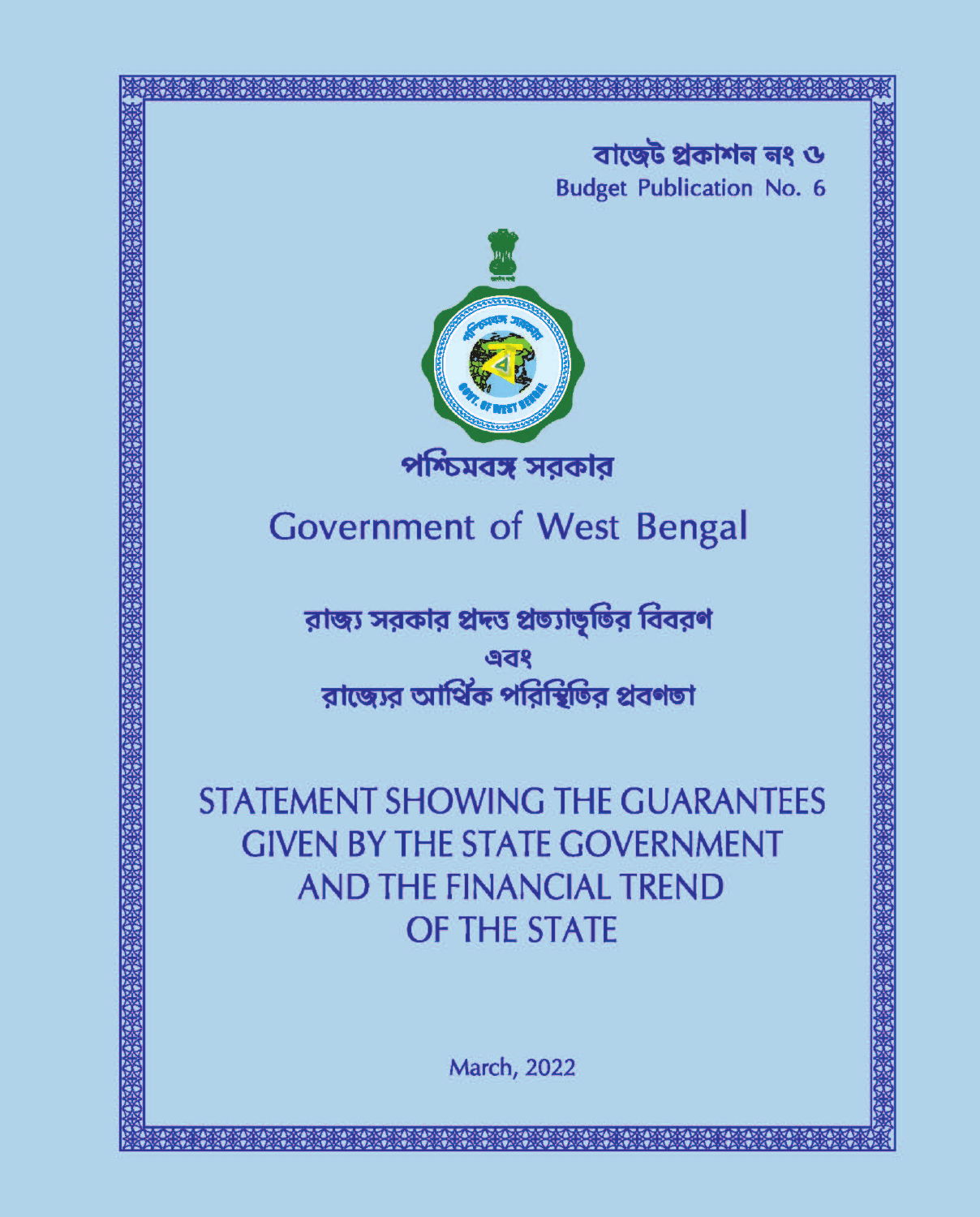#### **Abstract statement showing the amount guaranteed and the amount Outstanding as on the 31st March, 2022**

|                  |                                            |                    |                                                             |                                                                   | (Rupees in Crore) |
|------------------|--------------------------------------------|--------------------|-------------------------------------------------------------|-------------------------------------------------------------------|-------------------|
| Sl. No.          | <b>Name of Departments</b>                 |                    | <b>Maximum Amount Guaranteed</b><br>During the Year 2021-22 | <b>Guarantee Outstanding at the</b><br><b>End of Year 2021-22</b> | Pages             |
| 1.               | <b>Agriculture Department</b>              |                    | 110.00                                                      | Nil                                                               |                   |
| $\overline{2}$ . | <b>Backward Classes Welfare Department</b> |                    | 30.00                                                       | 93.99                                                             | 8                 |
| 3.               | Co-operation Department                    |                    | 1920.00                                                     | 1145.55                                                           | 9                 |
| 4.               | <b>Finance Department</b>                  |                    | 3550.00                                                     | 4950.00                                                           | 10                |
| 5.               | Food & Supplies Department                 |                    | 4200.00                                                     | 2000.00                                                           | 11                |
| 6.               | Panchayats & Rural Development Department  |                    | Nil                                                         | Nil                                                               | 12                |
| 7.               | Power Department                           |                    | 5289.01                                                     | 8680.81                                                           | $13 - 14$         |
| 8.               | <b>Tribal Development Department</b>       |                    | 30.00                                                       | 14.28                                                             | 15                |
|                  |                                            | <b>Grand Total</b> | 15129.01                                                    | 16884.63                                                          |                   |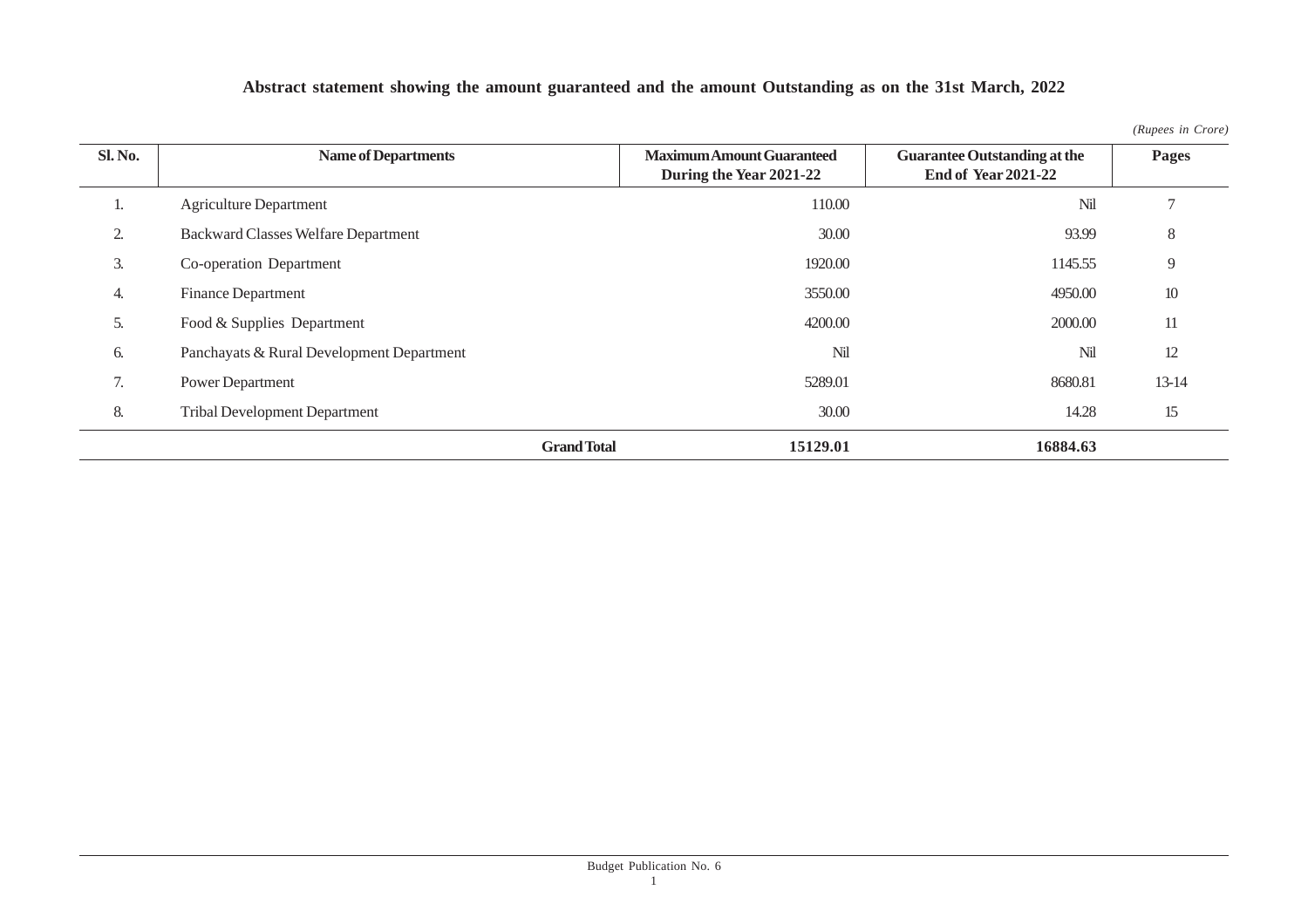**Class-wise details : For Guarantees as on the 31st March, 2022**

| (Rupees in Crore) |  |  |
|-------------------|--|--|
|-------------------|--|--|

| Class (No. of Guarantees)                                                                                                                                                                                                                                                                                                             | <b>Maximum</b><br>amount<br>guaranteed<br>during the<br>year 2021-22 | <b>Outstanding at</b><br>the beginning<br>of the year<br>2021-22 | <b>Additions</b><br>during the<br>year<br>2021-22 | <b>Deletions</b><br>(other than<br>invoked)<br>during the<br>year<br>2021-22 |                   | Invoked during the year<br>Outstanding at<br>2021-22<br>the end of the |          |            |                 |  |  | <b>Guarantee Commission</b><br>of fee |  | Other material<br>details |
|---------------------------------------------------------------------------------------------------------------------------------------------------------------------------------------------------------------------------------------------------------------------------------------------------------------------------------------|----------------------------------------------------------------------|------------------------------------------------------------------|---------------------------------------------------|------------------------------------------------------------------------------|-------------------|------------------------------------------------------------------------|----------|------------|-----------------|--|--|---------------------------------------|--|---------------------------|
|                                                                                                                                                                                                                                                                                                                                       |                                                                      |                                                                  |                                                   |                                                                              | <b>Discharged</b> | <b>Not</b><br><b>Discharged</b>                                        |          | Receivable | <b>Received</b> |  |  |                                       |  |                           |
| Guarantees given to the Reserve Bank<br>of India, other banks and financial<br>institutions for repayment of principal<br>and payment of interest, cash credit<br>facility, financing seasonal agricultural<br>operations and for providing working<br>capital to companies, corporations and<br>cooperative societies and banks (31) | 15129.01                                                             | 12204.89                                                         | 9775.14                                           | 5095.40                                                                      | Nil               | Nil                                                                    | 16884.63 | 149.65     | Nil             |  |  |                                       |  |                           |
| <b>Grand Total</b>                                                                                                                                                                                                                                                                                                                    | 15129.01                                                             | 12204.89                                                         | 9775.14                                           | 5095.40                                                                      | <b>Nil</b>        | <b>Nil</b>                                                             | 16884.63 | 149.65     | <b>Nil</b>      |  |  |                                       |  |                           |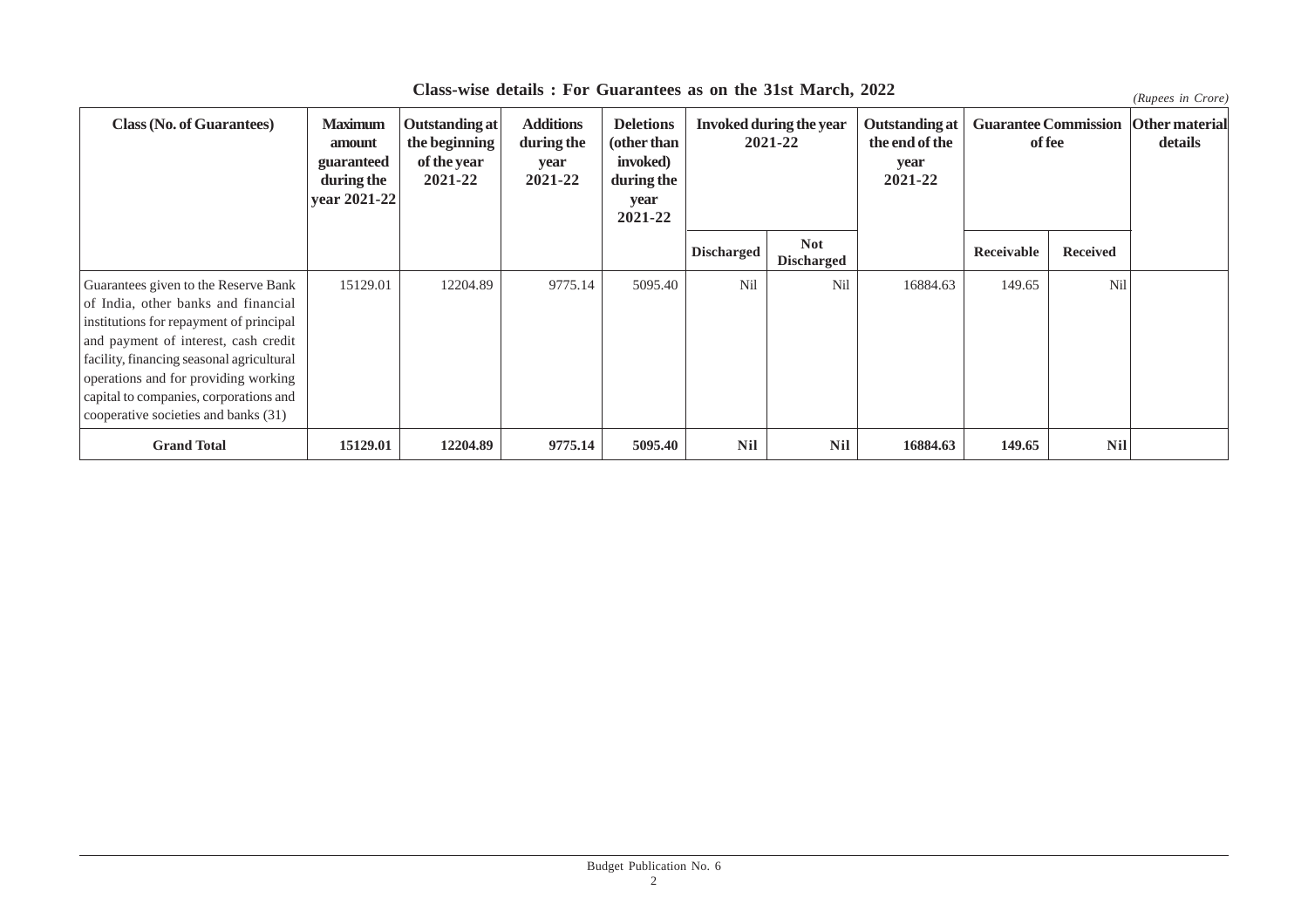**Sector-wise details for each Class : For Guarantees as on the 31st March, 2022**

| <b>Class</b>                                                                                                                                                                                                                                                                                                                                                | <b>Sector</b><br>No. of<br>Guarantees)                                                                               | <b>Maximum</b><br>amount<br>guaranteed<br>during the<br>year<br>2021-22 | <b>Outstanding at</b><br>the beginning<br>of the year<br>2021-22 | <b>Additions</b><br>during the<br>year<br>2021-22 | <b>Deletions</b><br>(other than<br>invoked)<br>during the<br>year<br>2021-22 |                   | Invoked during the year<br>2021-22 | Outstanding at<br>the end of the<br>year<br>2021-22 | of fee     | <b>Guarantee Commission</b> | Other material<br>details |
|-------------------------------------------------------------------------------------------------------------------------------------------------------------------------------------------------------------------------------------------------------------------------------------------------------------------------------------------------------------|----------------------------------------------------------------------------------------------------------------------|-------------------------------------------------------------------------|------------------------------------------------------------------|---------------------------------------------------|------------------------------------------------------------------------------|-------------------|------------------------------------|-----------------------------------------------------|------------|-----------------------------|---------------------------|
|                                                                                                                                                                                                                                                                                                                                                             |                                                                                                                      |                                                                         |                                                                  |                                                   |                                                                              | <b>Discharged</b> | <b>Not</b><br><b>Discharged</b>    |                                                     | Receivable | <b>Received</b>             |                           |
| Guarantees given to<br>the Reserve Bank of<br>India, other banks and<br>financial institutions<br>for repayment of<br>principal<br>and<br>payment of interest,<br>cash credit facility,<br>financing seasonal<br>agricultural<br>operations and for<br>providing working<br>capital to companies,<br>corporations and<br>cooperative societies<br>and banks | Agriculture &<br>Allied<br>Activities -<br>Agriculture<br>Dept. $(1)$                                                | 110.00                                                                  | 18.59                                                            | Nil                                               | 18.59                                                                        | Nil               | Nil                                | Nil                                                 | Nil        | Nil                         |                           |
| Guarantees given to<br>the Reserve Bank of<br>India, other banks and<br>financial institutions<br>for repayment of<br>principal<br>and<br>payment of interest,<br>cash credit facility,<br>financing seasonal<br>agricultural<br>operations and for<br>providing working<br>capital to companies,<br>corporations and<br>cooperative societies<br>and banks | Welfare of<br>Schedule<br>Castes,<br>Scheduled<br>Tribes & other<br>Backward<br>Classes -<br><b>BCW</b> Dept.<br>(4) | 30.00                                                                   | 107.45                                                           | Nil                                               | 13.46                                                                        | Nil               | Nil                                | 93.99                                               | Nil        | Nil                         |                           |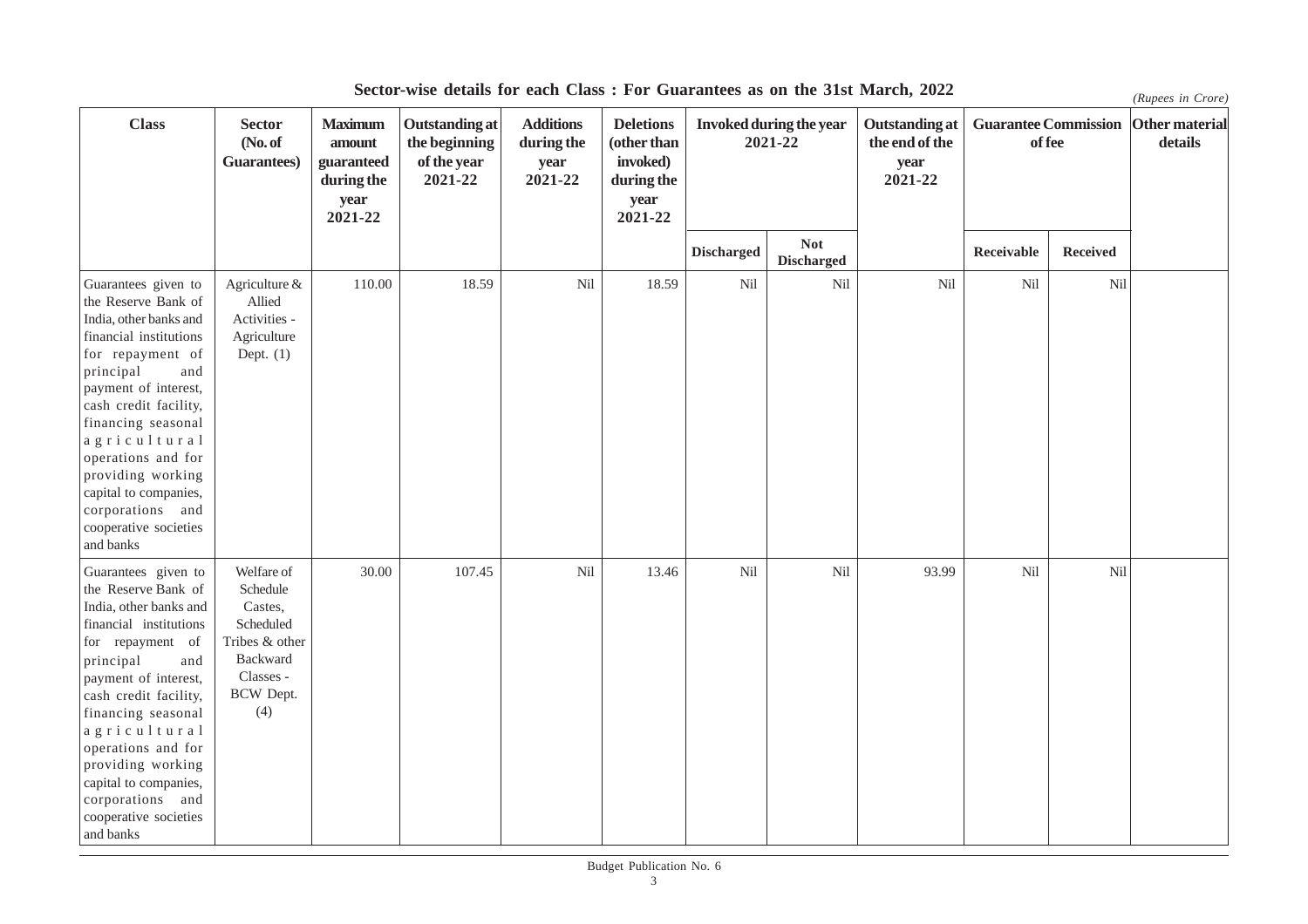**Sector-wise details for each Class : For Guarantees as on the 31st March, 2022**

| <b>Class</b>                                                                                                                                                                                                                                                                                                                                                | <b>Sector</b><br>No. of<br>Guarantees)                          | <b>Maximum</b><br>amount<br>guaranteed<br>during the<br>year<br>2021-22 | <b>Outstanding at</b><br>the beginning<br>of the year<br>2021-22 | <b>Additions</b><br>during the<br>year<br>2021-22 | <b>Deletions</b><br>(other than<br>invoked)<br>during the<br>year<br>2021-22 |                   | Invoked during the year<br>2021-22 | Outstanding at<br>the end of the<br>year<br>2021-22 | of fee     |                 | <b>Guarantee Commission</b> Other material<br>details |
|-------------------------------------------------------------------------------------------------------------------------------------------------------------------------------------------------------------------------------------------------------------------------------------------------------------------------------------------------------------|-----------------------------------------------------------------|-------------------------------------------------------------------------|------------------------------------------------------------------|---------------------------------------------------|------------------------------------------------------------------------------|-------------------|------------------------------------|-----------------------------------------------------|------------|-----------------|-------------------------------------------------------|
|                                                                                                                                                                                                                                                                                                                                                             |                                                                 |                                                                         |                                                                  |                                                   |                                                                              | <b>Discharged</b> | <b>Not</b><br><b>Discharged</b>    |                                                     | Receivable | <b>Received</b> |                                                       |
| Guarantees given to<br>the Reserve Bank of<br>India, other banks and<br>financial institutions<br>for repayment of<br>and<br>principal<br>payment of interest,<br>cash credit facility,<br>financing seasonal<br>agricultural<br>operations and for<br>providing working<br>capital to companies,<br>corporations and<br>cooperative societies<br>and banks | Co-operative -<br>Co-operation<br>Dept. $(3)$                   | 1920.00                                                                 | 1394.56                                                          | 306.72                                            | 555.73                                                                       | Nil               | Nil                                | 1145.55                                             | Nil        | Nil             |                                                       |
| Guarantees given to<br>the Reserve Bank of<br>India, other banks and<br>financial institutions<br>for repayment of<br>principal<br>and<br>payment of interest,<br>cash credit facility,<br>financing seasonal<br>agricultural<br>operations and for<br>providing working<br>capital to companies,<br>corporations and<br>cooperative societies<br>and banks | <b>State Financial</b><br>Corporation -<br>Finance Dept.<br>(9) | 3550.00                                                                 | 1400.00                                                          | 3550.00                                           | Nil                                                                          | Nil               | Nil                                | 4950.00                                             | Nil        | Nil             | 12                                                    |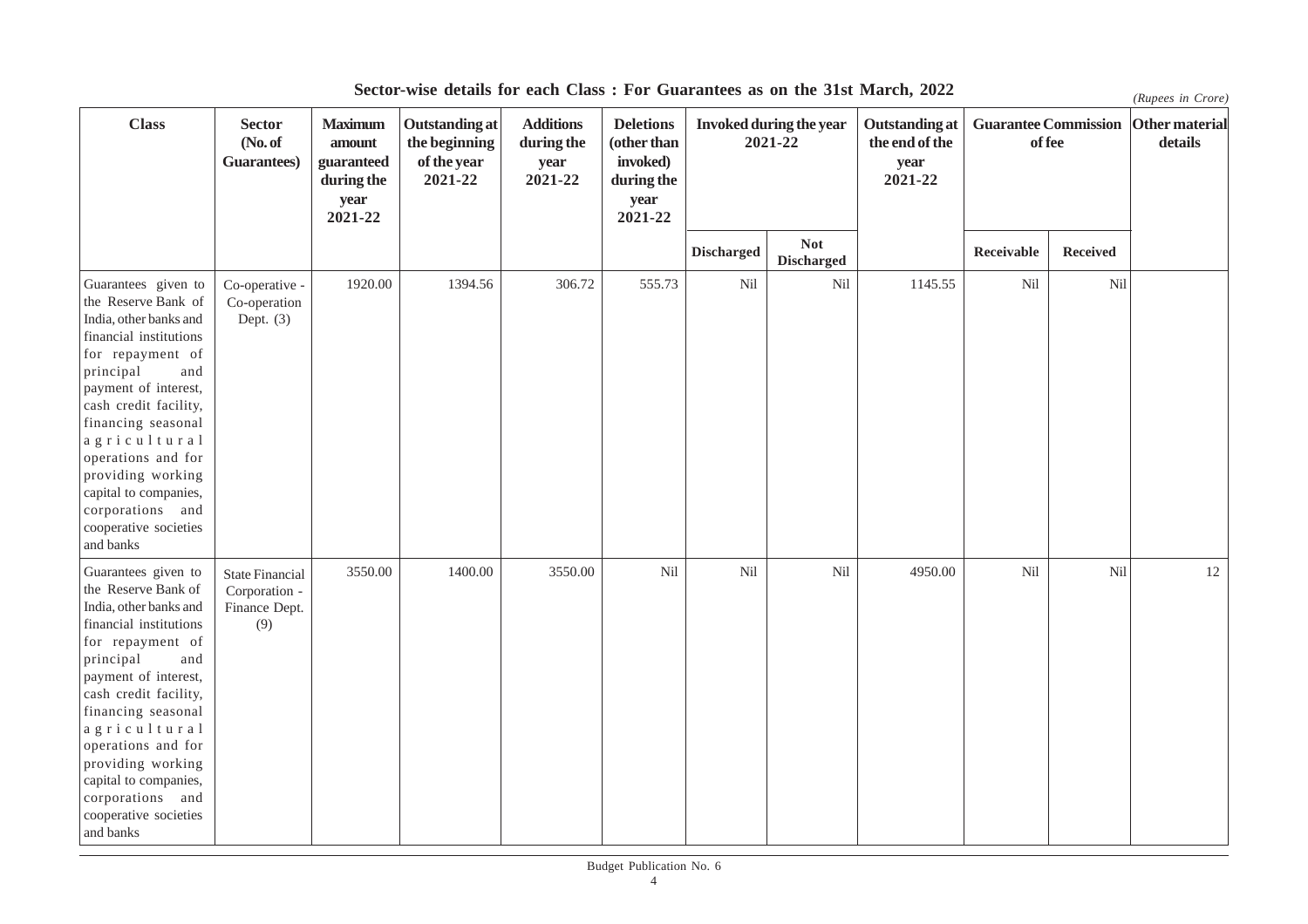**Sector-wise details for each Class : For Guarantees as on the 31st March, 2022**

| <b>Class</b>                                                                                                                                                                                                                                                                                                                                                | <b>Sector</b><br>(No. of<br><b>Guarantees</b> )                                | <b>Maximum</b><br>amount<br>guaranteed<br>during the<br>year<br>2021-22 | <b>Outstanding at</b><br>the beginning<br>of the year<br>2021-22 | <b>Additions</b><br>during the<br>year<br>2021-22 | <b>Deletions</b><br>(other than<br>invoked)<br>during the<br>year<br>2021-22 |                   | Invoked during the year<br>2021-22 | <b>Outstanding at</b><br>the end of the<br>year<br>2021-22 | of fee     |                 | <b>Guarantee Commission</b> Other material<br>details |
|-------------------------------------------------------------------------------------------------------------------------------------------------------------------------------------------------------------------------------------------------------------------------------------------------------------------------------------------------------------|--------------------------------------------------------------------------------|-------------------------------------------------------------------------|------------------------------------------------------------------|---------------------------------------------------|------------------------------------------------------------------------------|-------------------|------------------------------------|------------------------------------------------------------|------------|-----------------|-------------------------------------------------------|
|                                                                                                                                                                                                                                                                                                                                                             |                                                                                |                                                                         |                                                                  |                                                   |                                                                              | <b>Discharged</b> | <b>Not</b><br><b>Discharged</b>    |                                                            | Receivable | <b>Received</b> |                                                       |
| Guarantees given to<br>the Reserve Bank of<br>India, other banks and<br>financial institutions<br>for repayment of<br>principal<br>and<br>payment of interest,<br>cash credit facility,<br>financing seasonal<br>agricultural<br>operations and for<br>providing working<br>capital to companies,<br>corporations and<br>cooperative societies<br>and banks | Agriculture &<br>Allied<br>Activities -<br>Food $&$<br>Supplies<br>Dept. $(2)$ | 4200.00                                                                 | 1200.00                                                          | 2000.00                                           | 1200.00                                                                      | Nil               | Nil                                | 2000.00                                                    | Nil        | Nil             |                                                       |
| Guarantees given to<br>the Reserve Bank of<br>India, other banks and<br>financial institutions<br>for repayment of<br>principal<br>and<br>payment of interest,<br>cash credit facility,<br>financing seasonal<br>agricultural<br>operations and for<br>providing working<br>capital to companies,<br>corporations and<br>cooperative societies<br>and banks | Rural<br>Development -<br>P&RD Dept.<br>(1)                                    | Nil                                                                     | 397.93                                                           | Nil                                               | 397.93                                                                       | Nil               | Nil                                | Nil                                                        | Nil        | Nil             |                                                       |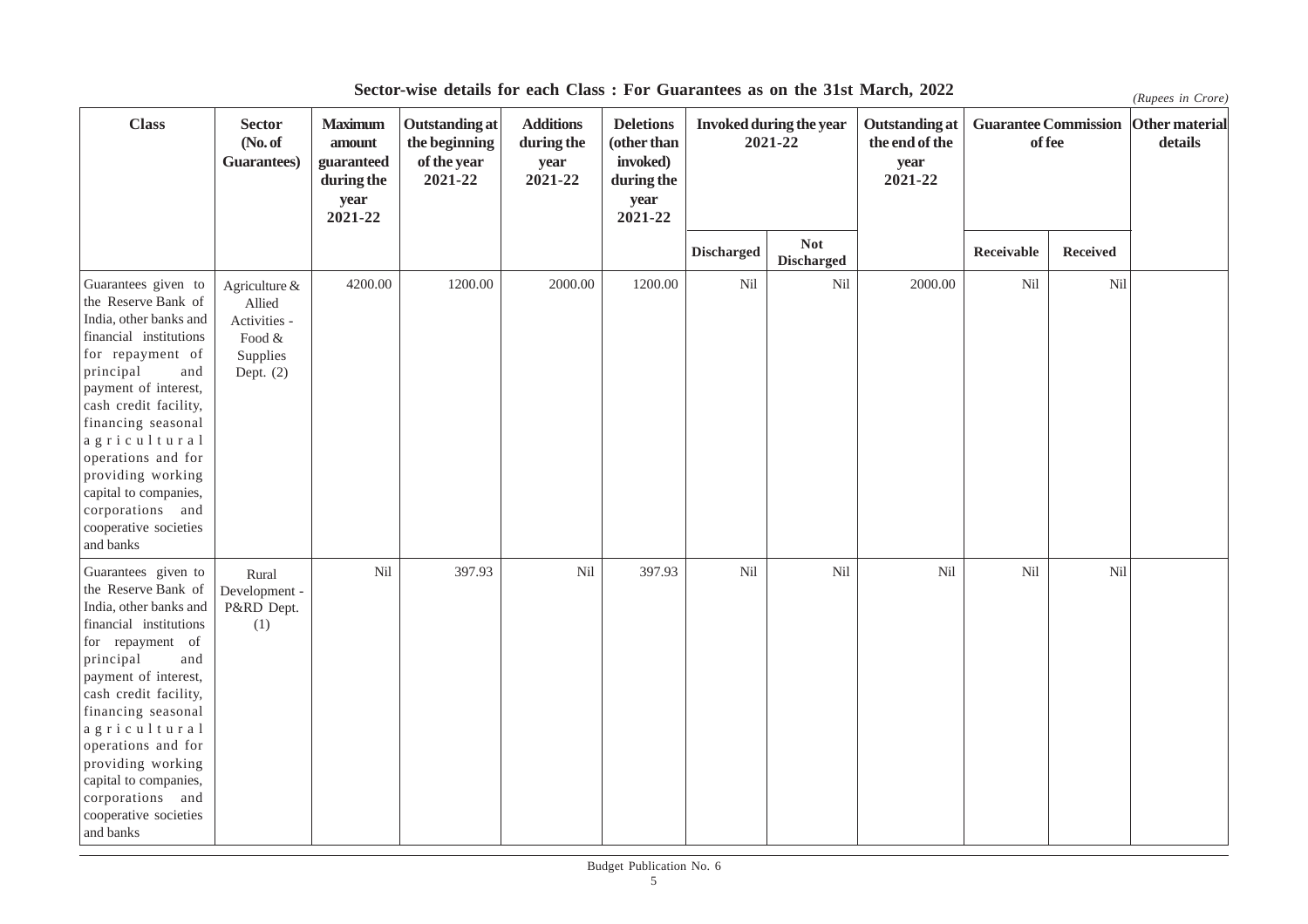**Sector-wise details for each Class : For Guarantees as on the 31st March, 2022**

| (Rupees in Crore) |  |  |  |  |
|-------------------|--|--|--|--|
|-------------------|--|--|--|--|

| <b>Class</b>                                                                                                                                                                                                                                                                                                                                                                      | <b>Sector</b><br>No. of<br>Guarantees)                                                                                            | <b>Maximum</b><br>amount<br>guaranteed<br>during the<br>year<br>2021-22 | <b>Outstanding at</b><br>the beginning<br>of the year<br>2021-22 | <b>Additions</b><br>during the<br>year<br>2021-22 | <b>Deletions</b><br>(other than<br>invoked)<br>during the<br>year<br>2021-22 |                   | Invoked during the year<br>2021-22 | Outstanding at<br>the end of the<br>year<br>2021-22 | <b>Guarantee Commission</b><br>of fee |                   | Other material<br>details |
|-----------------------------------------------------------------------------------------------------------------------------------------------------------------------------------------------------------------------------------------------------------------------------------------------------------------------------------------------------------------------------------|-----------------------------------------------------------------------------------------------------------------------------------|-------------------------------------------------------------------------|------------------------------------------------------------------|---------------------------------------------------|------------------------------------------------------------------------------|-------------------|------------------------------------|-----------------------------------------------------|---------------------------------------|-------------------|---------------------------|
|                                                                                                                                                                                                                                                                                                                                                                                   |                                                                                                                                   |                                                                         |                                                                  |                                                   |                                                                              | <b>Discharged</b> | <b>Not</b><br><b>Discharged</b>    |                                                     | Receivable                            | <b>Received</b>   |                           |
| Guarantees given to<br>the Reserve Bank of<br>India, other banks and<br>financial institutions<br>for repayment of<br>principal<br>and<br>payment of interest,<br>cash credit facility,<br>financing seasonal<br>agricultural<br>operations and for<br>providing working<br>capital to companies,<br>corporations and<br>cooperative societies<br>and banks                       | Power -<br>Power Dept.(8)                                                                                                         | 5289.01                                                                 | 7670.27                                                          | 3915.00                                           | 2904.46                                                                      | Nil               | Nil                                | 8680.81                                             | 149.65                                | Ni <sub>l</sub>   |                           |
| Guarantees given to<br>the Reserve Bank of<br>India, other banks and<br>financial institutions<br>for repayment of<br>principal<br>and<br>payment of interest,<br>cash credit facility,<br>financing seasonal<br>agricultural<br>operations and for<br>providing working<br>capital to companies,<br>corporations and<br>cooperative societies<br>and banks<br><b>Grand Total</b> | Welfare of<br>Schedule<br>Castes,<br>Scheduled<br>Tribes & other<br>Backward<br>Classes -<br>Tribal<br>Development<br>Dept. $(1)$ | 30.00<br>15129.01                                                       | 16.09<br>12204.89                                                | 3.42<br>9775.14                                   | 5.23<br>5095.40                                                              | Nil<br><b>Nil</b> | Nil<br><b>Nil</b>                  | 14.28<br>16884.63                                   | Nil<br>149.65                         | Nil<br><b>Nil</b> |                           |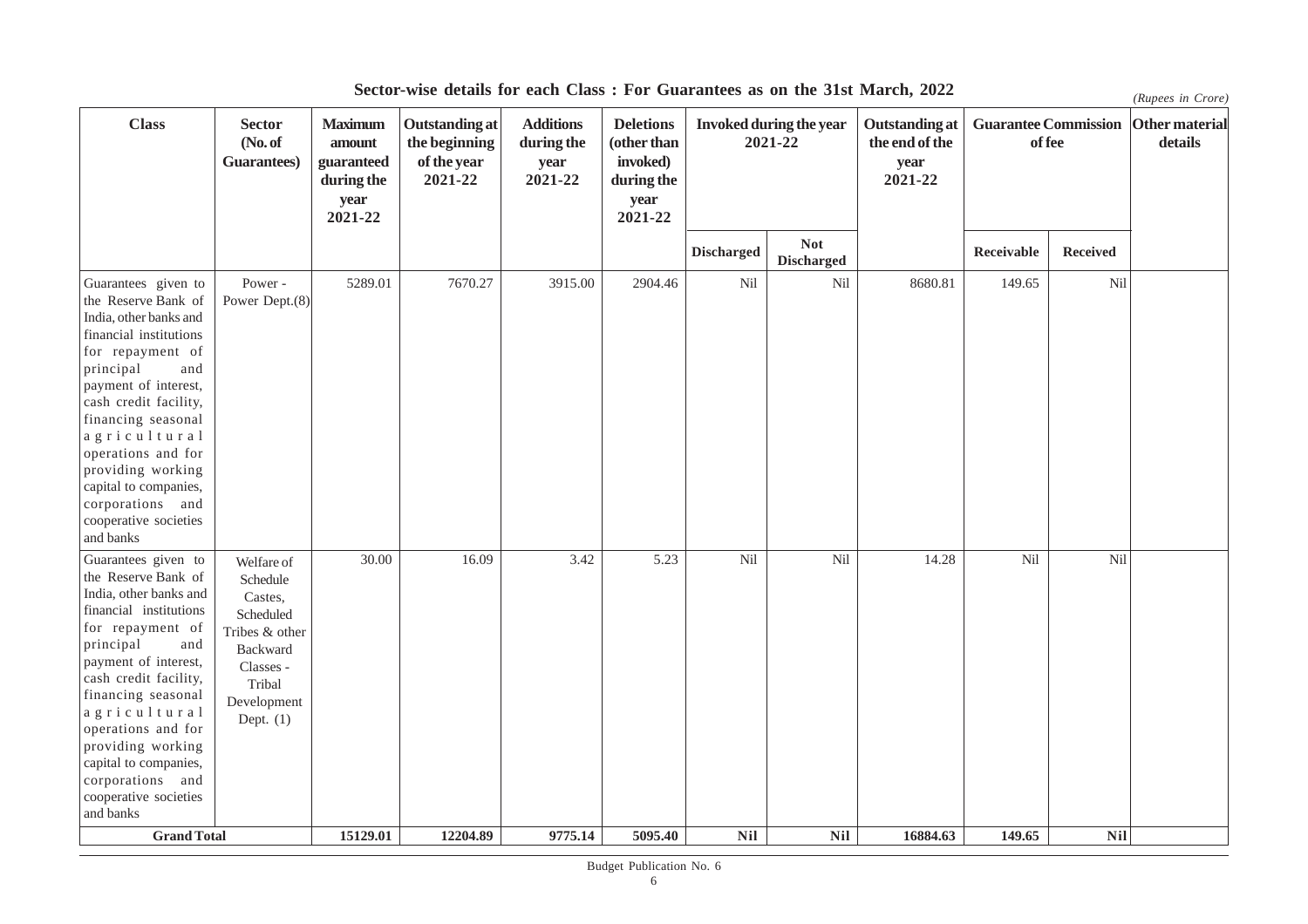#### **AGRICULTURE DEPARTMENT**

|            | Statement Showing the Guarantees given by the State Government and the amount outstanding as on 31st March-2022<br>(Rupees in Crore) |                                                            |                                           |                                           |                                                                 |            |                                                                                                                              |            |            |            |                                                                                                                                                                                                                                                                                                                                                                                                                                                              |  |  |  |
|------------|--------------------------------------------------------------------------------------------------------------------------------------|------------------------------------------------------------|-------------------------------------------|-------------------------------------------|-----------------------------------------------------------------|------------|------------------------------------------------------------------------------------------------------------------------------|------------|------------|------------|--------------------------------------------------------------------------------------------------------------------------------------------------------------------------------------------------------------------------------------------------------------------------------------------------------------------------------------------------------------------------------------------------------------------------------------------------------------|--|--|--|
| Sl.<br>No. | Sector*                                                                                                                              | Maximum amount<br>Guaranteed<br>during the year<br>2021-22 | Guarantee<br>Outstanding<br>on 01.04.2021 | Addition<br>during the<br>year<br>2021-22 | Deletions (other<br>than invoked)<br>during the year<br>2021-22 |            | Guarantee<br>Invoked during the<br>outstanding Guarantee commission<br>Financial year 2021-22<br>as on<br>31.03.2022<br>Not- |            |            | or fee     | Other material<br>Details<br>(i) Name ot the<br>Department<br>(ii) Loanee<br>organization<br>(iii) other<br>information (if any)                                                                                                                                                                                                                                                                                                                             |  |  |  |
|            |                                                                                                                                      |                                                            |                                           |                                           |                                                                 | Discharged | Discharged                                                                                                                   |            | Receivable | Received   |                                                                                                                                                                                                                                                                                                                                                                                                                                                              |  |  |  |
|            | $\overline{2}$                                                                                                                       | 3                                                          | $\overline{4}$                            | 5                                         | 6                                                               | $\tau$     | 8                                                                                                                            | 9          | 10         | 11         | 12                                                                                                                                                                                                                                                                                                                                                                                                                                                           |  |  |  |
|            | Agriculture &<br><b>Allied Activities</b><br>- Agriculture<br>Department                                                             | 110.00                                                     | 18.59                                     | Nil                                       | 18.59                                                           | Nil        | Nil                                                                                                                          | Nil        | Nil        | Nil        | (i) Agriculture Department<br>(ii) West Bengal State Seed<br>Corporation Ltd.<br>(iii) Loan issued by The West Bengal<br>State Cooperative Bank Ltd.<br>Purpose of the loan implementation<br>of FOAP scheme.<br>Validity of loan upto 31/03/2021<br>as per order no. 485-NAB/AG-<br>11031 (14)/1/2020 (copy enclosed)<br>Rate of interest 7.85% per annum<br>has been charged on daily basis on<br>outstanding principal amount<br>served on monthly basis. |  |  |  |
|            |                                                                                                                                      | 110.00                                                     | 18.59                                     | <b>Nil</b>                                | 18.59                                                           | <b>Nil</b> | <b>Nil</b>                                                                                                                   | <b>Nil</b> | <b>Nil</b> | <b>Nil</b> |                                                                                                                                                                                                                                                                                                                                                                                                                                                              |  |  |  |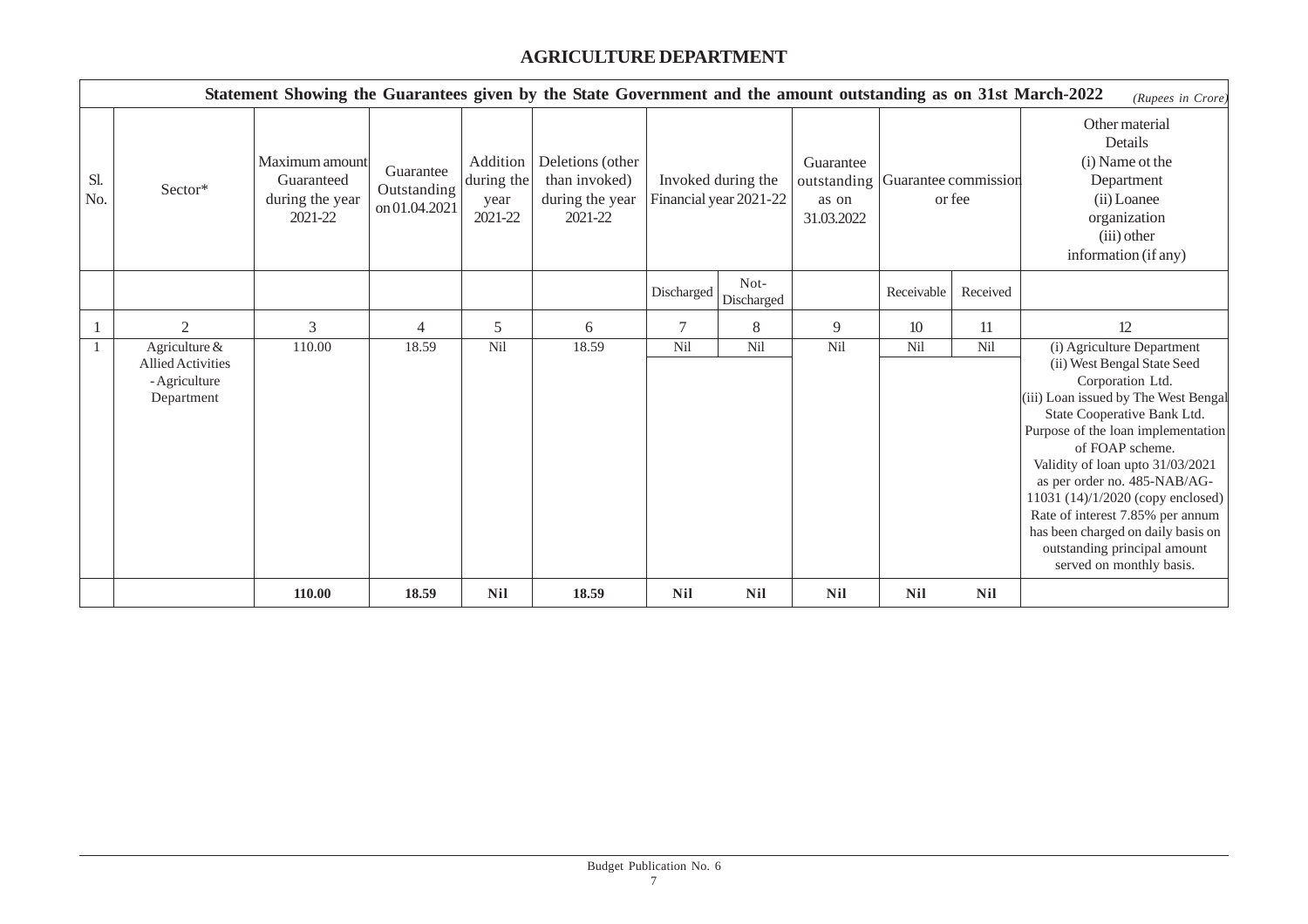#### **BACKWARD CLASSES WELFARE DEPARTMENT**

|                | Statement Showing the Guarantees given by the State Government and the amount outstanding as on 31st March-2022 |                                                            |                                           |                                           |                                                                 |                |                                              |                                                 |            |                                |                                                                                                                                  |  |
|----------------|-----------------------------------------------------------------------------------------------------------------|------------------------------------------------------------|-------------------------------------------|-------------------------------------------|-----------------------------------------------------------------|----------------|----------------------------------------------|-------------------------------------------------|------------|--------------------------------|----------------------------------------------------------------------------------------------------------------------------------|--|
| Sl.<br>No.     | Sector*                                                                                                         | Maximum amount<br>Guaranteed<br>during the year<br>2021-22 | Guarantee<br>Outstanding<br>on 01.04.2021 | Addition<br>during the<br>year<br>2021-22 | Deletions (other<br>than invoked)<br>during the year<br>2021-22 |                | Invoked during the<br>Financial year 2021-22 | Guarantee<br>outstanding<br>as on<br>31.03.2022 |            | Guarantee commission<br>or fee | Other material<br>Details<br>(i) Name ot the<br>Department<br>(ii) Loanee<br>organization<br>(iii) other<br>information (if any) |  |
|                |                                                                                                                 |                                                            |                                           |                                           |                                                                 | Discharged     | Not-<br>Discharged                           |                                                 | Receivable | Received                       |                                                                                                                                  |  |
| -1             | $\overline{2}$                                                                                                  | 3                                                          | $\overline{4}$                            | 5                                         | 6                                                               | $\overline{7}$ | $8\,$                                        | 9                                               | 10         | 11                             | 12                                                                                                                               |  |
| $\mathbf{1}$   | Welfare of<br>Schedule Castes,<br><b>Scheduled Tribes</b><br>& other Backward<br>Classes - BCW Dept.            | Nil                                                        | 85.16                                     | Nil                                       | 10.82                                                           | Nil            | Nil                                          | 74.34                                           | Nil        | Nil                            | (i) BCW (ii) WBSCSTOBCDFC<br>(iii) in favour of NSFDC (SC),<br>Guarantee - Rs. 132.76 cr                                         |  |
| $\overline{2}$ | Welfare of<br>Schedule Castes,<br><b>Scheduled Tribes</b><br>& other Backward<br>Classes - BCW Dept.            | Nil                                                        | 3.62                                      | Nil                                       | 0.73                                                            | Nil            | Nil                                          | 2.89                                            | Nil        | Nil                            | (i) BCW (ii) WBSCSTOBCDFC<br>(iii) in favour of NSTFDC (ST),<br>Guarantee - Rs. 29.40 cr                                         |  |
| $\mathfrak{Z}$ | Welfare of<br>Schedule Castes,<br><b>Scheduled Tribes</b><br>& other Backward<br>Classes - BCW Dept.            | Nil                                                        | 4.72                                      | Nil                                       | 1.29                                                            | Nil            | Nil                                          | 3.43                                            | Nil        | Nil                            | (i) BCW (ii) WBSCSTOBCDFC<br>(iii) in favour of NSKFDC<br>(Safai Karmacharis) -                                                  |  |
| $\overline{4}$ | Welfare of<br>Schedule Castes,<br><b>Scheduled Tribes</b><br>& other Backward<br>Classes - BCW Dept.            | 30.00                                                      | Nil                                       | Nil                                       | Nil                                                             | Nil            | Nil                                          | Nil                                             | Nil        | Nil                            | Guarantee - Rs. 42.00 cr                                                                                                         |  |
| 5              | Welfare of<br>Schedule Castes,<br><b>Scheduled Tribes</b><br>& other Backward<br>Classes - BCW Dept.            | Nil                                                        | 13.95                                     | Nil                                       | 0.62                                                            | Nil            | Nil                                          | 13.33                                           | Nil        | Nil                            | (i) BCW (ii) WBSCSTOBCDFC<br>(iii) in favour of NBCFDC<br>(OBC) - Guarantee -<br>Rs. 12.00 cr                                    |  |
|                |                                                                                                                 | 30.00                                                      | 107.45                                    | <b>Nil</b>                                | 13.46                                                           | <b>Nil</b>     | <b>Nil</b>                                   | 93.99                                           | <b>Nil</b> | <b>Nil</b>                     |                                                                                                                                  |  |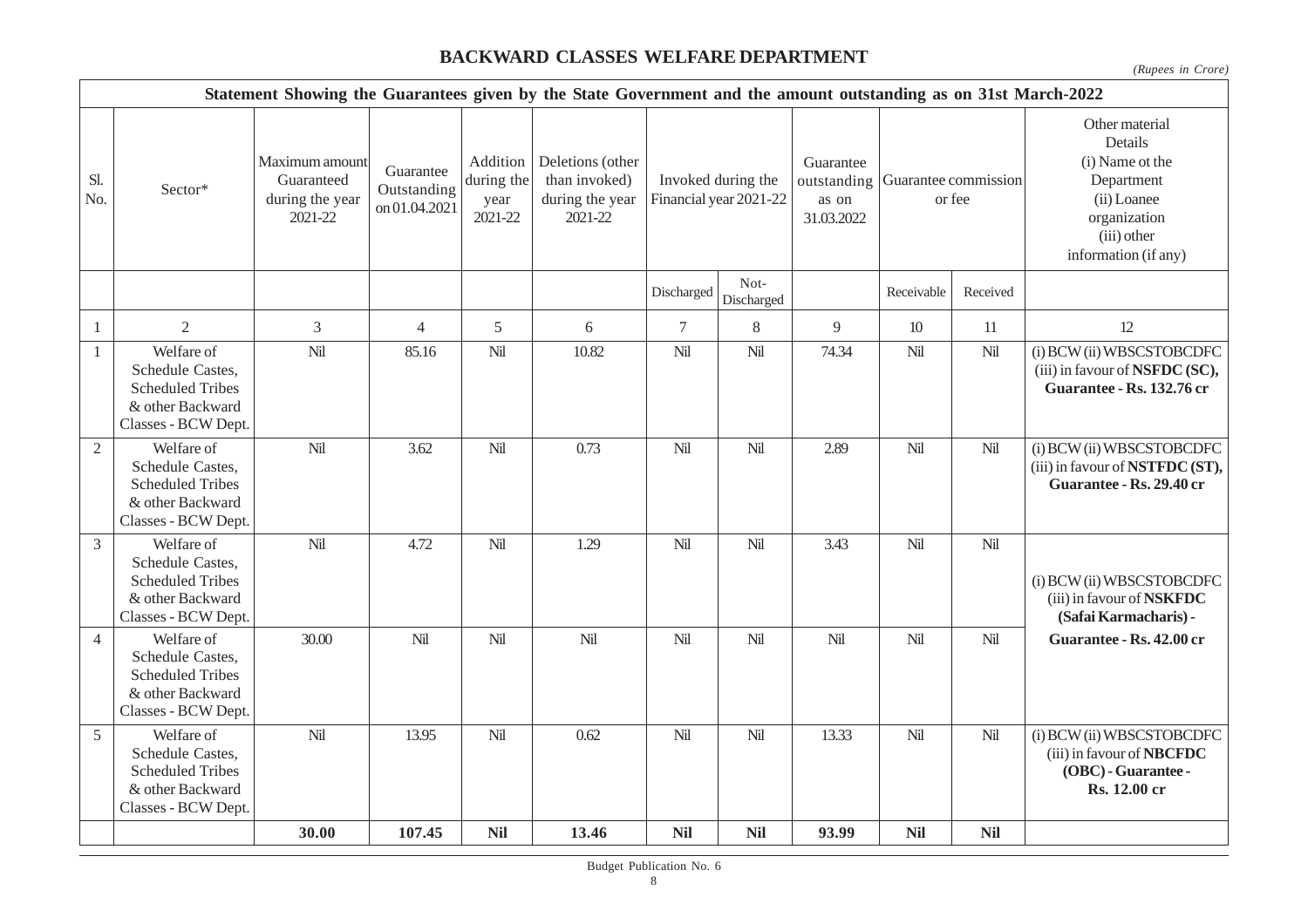#### **CO-OPERATION DEPARTMENT**

|            | Statement Showing the Guarantees given by the State Government and the amount outstanding as on 31st March-2022 |                                                            |                                           |                                           |                                                                 |            |                                              |                                                                      |            |            |                                                                                                                                                                                                                                      |  |  |  |
|------------|-----------------------------------------------------------------------------------------------------------------|------------------------------------------------------------|-------------------------------------------|-------------------------------------------|-----------------------------------------------------------------|------------|----------------------------------------------|----------------------------------------------------------------------|------------|------------|--------------------------------------------------------------------------------------------------------------------------------------------------------------------------------------------------------------------------------------|--|--|--|
| Sl.<br>No. | Sector*                                                                                                         | Maximum amount<br>Guaranteed<br>during the year<br>2021-22 | Guarantee<br>Outstanding<br>on 01.04.2021 | Addition<br>during the<br>year<br>2021-22 | Deletions (other<br>than invoked)<br>during the year<br>2021-22 |            | Invoked during the<br>Financial year 2021-22 | Guarantee<br>outstanding Guarantee commission<br>as on<br>31.03.2022 | or fee     |            | Other material<br>Details<br>(i) Name ot the<br>Department<br>(ii) Loanee<br>organization<br>(iii) other<br>information (if any)                                                                                                     |  |  |  |
|            |                                                                                                                 |                                                            |                                           |                                           |                                                                 | Discharged | Not-<br>Discharged                           |                                                                      | Receivable | Received   |                                                                                                                                                                                                                                      |  |  |  |
|            | $\mathfrak{D}$                                                                                                  | 3                                                          | $\overline{4}$                            | 5                                         | 6                                                               | $\tau$     | 8                                            | 9                                                                    | 10         | 11         | 12                                                                                                                                                                                                                                   |  |  |  |
|            | Co-operative -<br>Co-operation Dept.                                                                            | 1500.00                                                    | 981.56                                    | 306.72                                    | 262.73                                                          | Nil        | Nil                                          | 1025.55                                                              | Nil        | Nil        | (i) Co-operation Department.<br>(ii) The WBSCARD Bank Ltd.                                                                                                                                                                           |  |  |  |
| 2          | Co-operative -<br>Co-operation Dept.                                                                            | 300.00                                                     | 293.00                                    | Nil                                       | 293.00                                                          | Nil        | Nil                                          | Nil                                                                  | Nil        | Nil        | (i) Name of the Department<br>Coopeation (ii) Loanee Organization:<br>The West Bengal State Cooperative<br>Marketing Federation Ltd.<br>(BENFED) (iii) Other information<br>Cash credit arrangement with<br><b>NABARD</b> and WBStCB |  |  |  |
| 3          | Co-operative -<br>Co-operation Dept.                                                                            | 120.00                                                     | 120.00                                    | Nil                                       | Nil                                                             | Nil        | Nil                                          | 120.00                                                               | Nil        | Nil        | (i) Co-operation Department<br>(ii) The West Bengal State<br>Multipurpose Consumer's<br>Co-Operative Federation Ltd.<br>(CONFED, WB)                                                                                                 |  |  |  |
|            |                                                                                                                 | 1920.00                                                    | 1394.56                                   | 306.72                                    | 555.73                                                          | <b>Nil</b> | <b>Nil</b>                                   | 1145.55                                                              | <b>Nil</b> | <b>Nil</b> |                                                                                                                                                                                                                                      |  |  |  |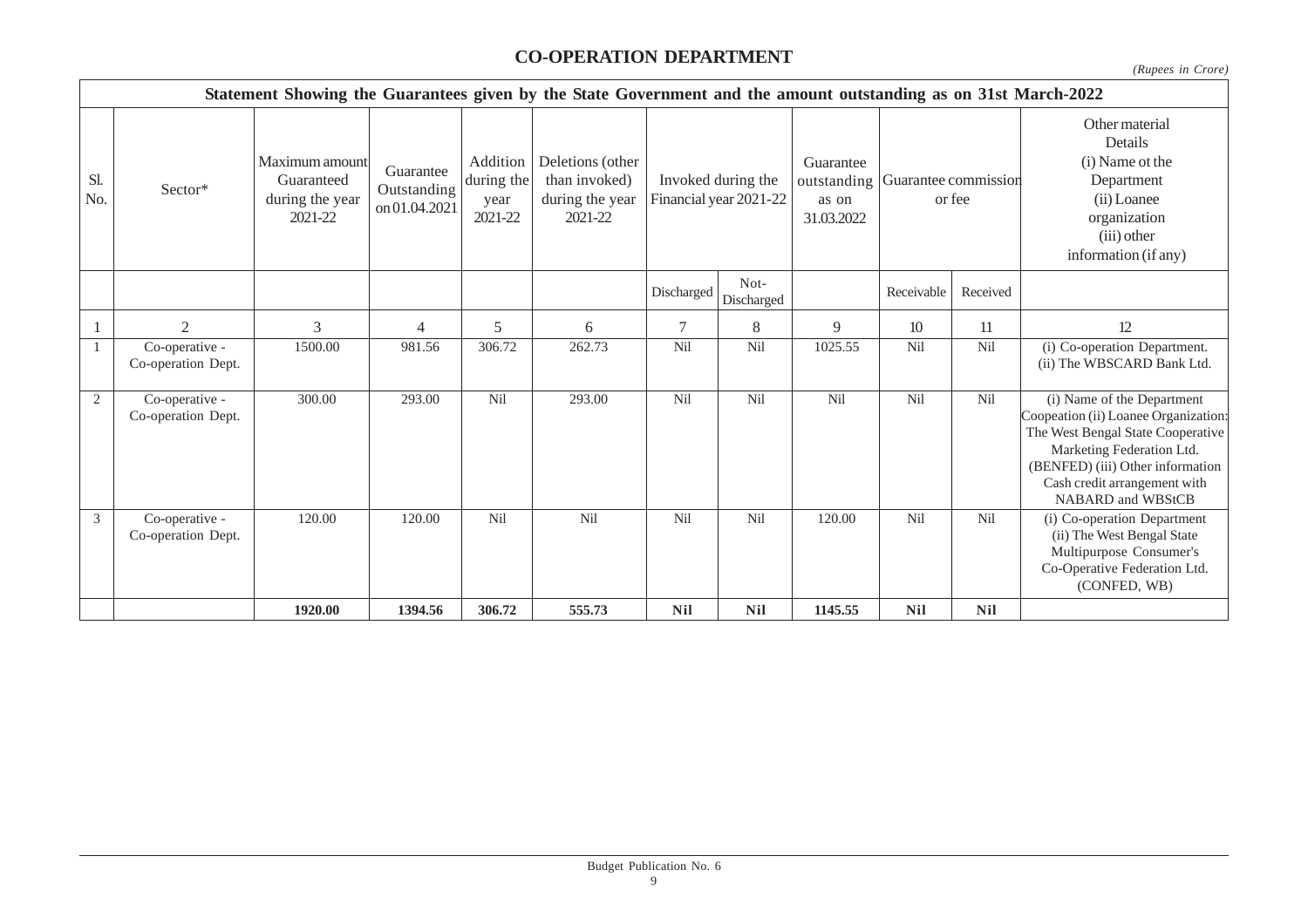#### **FINANCE DEPARTMENT**

|                  | Statement Showing the Guarantees given by the State Government and the amount outstanding as on 31st March-2022 |                                                            |                                           |                                           |                                                                 |                         |                                              |                                                                      |            |                  |                                                                                                                                                          |  |  |
|------------------|-----------------------------------------------------------------------------------------------------------------|------------------------------------------------------------|-------------------------------------------|-------------------------------------------|-----------------------------------------------------------------|-------------------------|----------------------------------------------|----------------------------------------------------------------------|------------|------------------|----------------------------------------------------------------------------------------------------------------------------------------------------------|--|--|
| Sl.<br>No.       | Sector*                                                                                                         | Maximum amount<br>Guaranteed<br>during the year<br>2021-22 | Guarantee<br>Outstanding<br>on 01.04.2021 | Addition<br>during the<br>year<br>2021-22 | Deletions (other<br>than invoked)<br>during the year<br>2021-22 |                         | Invoked during the<br>Financial year 2021-22 | Guarantee<br>outstanding Guarantee commission<br>as on<br>31.03.2022 |            | or fee           | Other material<br>Details<br>(i) Name ot the<br>Department<br>(ii) Loanee<br>organization<br>(iii) other<br>information (if any)                         |  |  |
|                  |                                                                                                                 |                                                            |                                           |                                           |                                                                 | Discharged              | Not-<br>Discharged                           |                                                                      | Receivable | Received         |                                                                                                                                                          |  |  |
| 1                | $\overline{2}$                                                                                                  | $\mathfrak{Z}$                                             | $\overline{4}$                            | 5                                         | $6\,$                                                           | $\overline{7}$          | 8                                            | 9                                                                    | 10         | 11               | 12                                                                                                                                                       |  |  |
| $\mathbf{1}$     | <b>State Financial</b><br>Corporation -<br>Finance Dept.                                                        | $\overline{Nil}$                                           | 500.00                                    | $\overline{Nil}$                          | $\overline{Nil}$                                                | $\overline{\text{Nil}}$ | Nil                                          | 500.00                                                               | Nil        | $\overline{Nil}$ | (i) Finance Dept. (ii) West Bengal<br><b>Infrastructure Development Finance</b><br>Corporation Ltd. (iii) Overdraft                                      |  |  |
| $\overline{2}$   | <b>State Financial</b><br>Corporation -<br>Finance Dept.                                                        | Nil                                                        | 200.00                                    | Nil                                       | $\overline{Nil}$                                                | Nil                     | Nil                                          | 200.00                                                               | Nil        | Nil              | (i) Finance Dept. (ii) West Bengal<br><b>Infrastructure Development Finance</b><br>Corporation Ltd. (iii) Overdraft                                      |  |  |
| $\overline{3}$   | <b>State Financial</b><br>Corporation -<br>Finance Dept.                                                        | Nil                                                        | 300.00                                    | Nil                                       | Nil                                                             | Nil                     | Nil                                          | 300.00                                                               | Nil        | Nil              | (i) Finance Dept. (ii) West Bengal<br><b>Infrastructure Development Finance</b><br>Corporation Ltd. (iii) Overdraft                                      |  |  |
| $\overline{4}$   | <b>State Financial</b><br>Corporation -<br>Finance Dept.                                                        | Nil                                                        | 400.00                                    | Nil                                       | Nil                                                             | Nil                     | Nil                                          | 400.00                                                               | Nil        | Nil              | (i) Finance Dept. (ii) West Bengal<br><b>Infrastructure Development Finance</b><br>Corporation Ltd. (iii) Term Loan                                      |  |  |
| 5                | <b>State Financial</b><br>Corporation -<br>Finance Dept.                                                        | 1000.00                                                    | Nil                                       | 1000.00                                   | Nil                                                             | Nil                     | Nil                                          | 1000.00                                                              | Nil        | Nil              | (i) Finance Dept. (ii) West Bengal<br><b>Infrastructure Development Finance</b><br>Corporation Ltd. (iii) Term Loan                                      |  |  |
| 6                | <b>State Financial</b><br>Corporation -<br>Finance Dept.                                                        | 500.00                                                     | Nil                                       | 500.00                                    | Nil                                                             | Nil                     | Nil                                          | 500.00                                                               | Nil        | Nil              | (i) Finance Dept. (ii) West Bengal<br><b>Infrastructure Development Finance</b><br>Corporation Ltd. (iii) Term Loan                                      |  |  |
| $\boldsymbol{7}$ | <b>State Financial</b><br>Corporation -<br>Finance Dept.                                                        | 600.00                                                     | Nil                                       | 600.00                                    | Nil                                                             | Nil                     | Nil                                          | 600.00                                                               | Nil        | Nil              | (i) Finance Dept. (ii) West Bengal<br><b>Infrastructure Development Finance</b><br>Corporation Ltd. (iii) Term Loan                                      |  |  |
| $\,8\,$          | <b>State Financial</b><br>Corporation -<br>Finance Dept.                                                        | 450.00                                                     | Nil                                       | 450.00                                    | Nil                                                             | Nil                     | Nil                                          | 450.00                                                               | Nil        | Nil              | (i) Finance Dept. (ii) West Bengal<br><b>Infrastructure Development Finance</b><br>Corporation Ltd. (iii) Term Loan                                      |  |  |
| 9                | <b>State Financial</b><br>Corporation -<br>Finance Dept.                                                        | 1000.00                                                    | Nil                                       | 1000.00                                   | $\overline{Nil}$                                                | Nil                     | Nil                                          | 1000.00                                                              | Nil        | Nil              | (i) Finance Dept. (ii) West Bengal<br><b>Infrastructure Development Finance</b><br>Corporation Ltd. (iii) Term Loan<br>from Bank of Baroda (in pipeline) |  |  |
|                  |                                                                                                                 | 3550.00                                                    | 1400.00                                   | 3550.00                                   | Nil                                                             | Nil                     | Nil                                          | 4950.00                                                              | Nil        | Nil              |                                                                                                                                                          |  |  |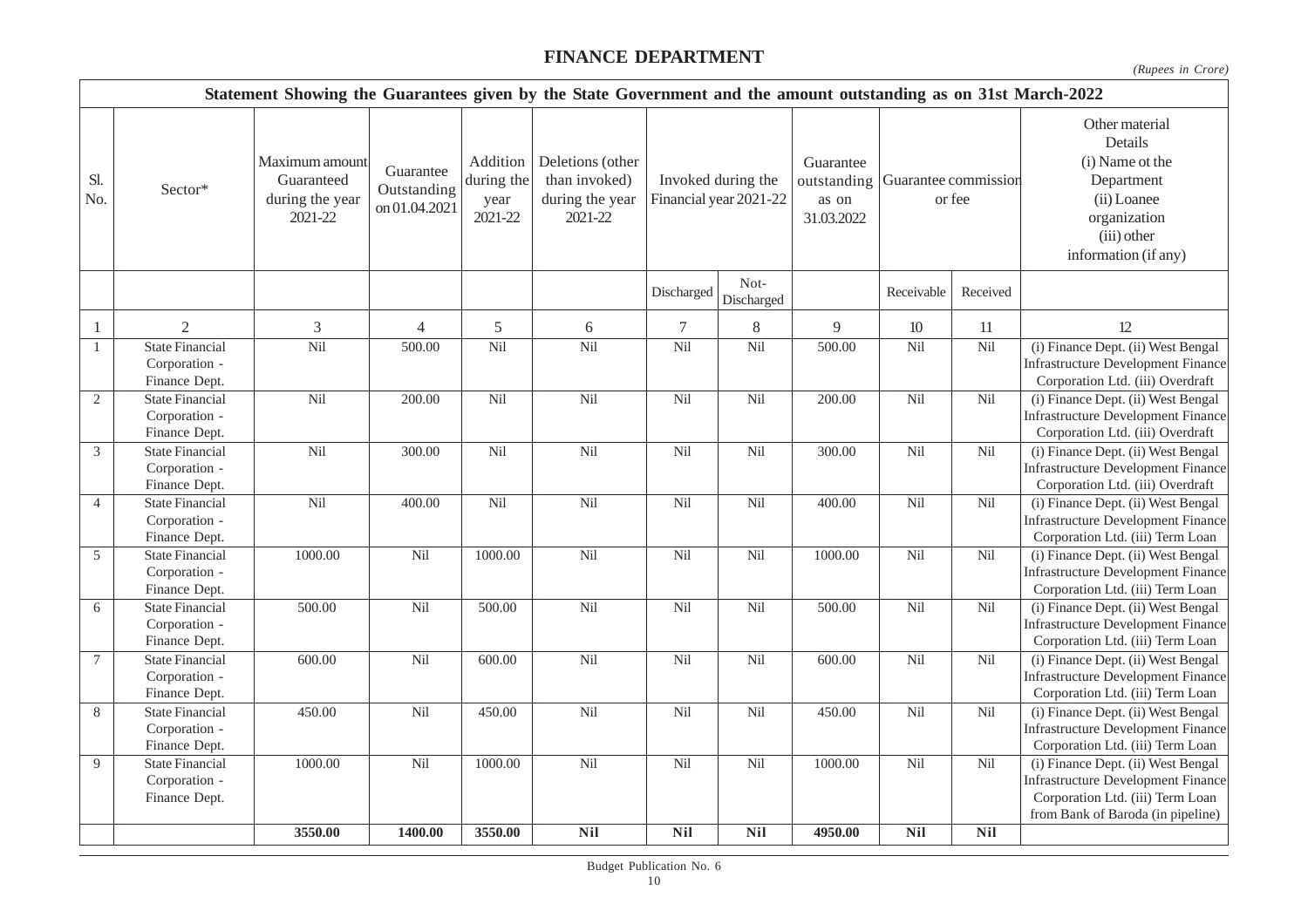#### **FOOD & SUPPLIES DEPARTMENT**

|            |                                                                      | Statement Showing the Guarantees given by the State Government and the amount outstanding as on 31st March-2022 |                                           |                                           |                                                                 |                |                                              |                                                                      |            |            |                                                                                                                                                                               |
|------------|----------------------------------------------------------------------|-----------------------------------------------------------------------------------------------------------------|-------------------------------------------|-------------------------------------------|-----------------------------------------------------------------|----------------|----------------------------------------------|----------------------------------------------------------------------|------------|------------|-------------------------------------------------------------------------------------------------------------------------------------------------------------------------------|
| Sl.<br>No. | Sector*                                                              | Maximum amount<br>Guaranteed<br>during the year<br>$2021 - 22$                                                  | Guarantee<br>Outstanding<br>on 01.04.2021 | Addition<br>during the<br>year<br>2021-22 | Deletions (other<br>than invoked)<br>during the year<br>2021-22 |                | Invoked during the<br>Financial year 2021-22 | Guarantee<br>outstanding Guarantee commission<br>as on<br>31.03.2022 |            | or fee     | Other material<br>Details<br>(i) Name ot the<br>Department<br>(ii) Loanee<br>organization<br>(iii) other<br>information (if any)                                              |
|            |                                                                      |                                                                                                                 |                                           |                                           |                                                                 | Discharged     | Not-<br>Receivable<br>Discharged             |                                                                      | Received   |            |                                                                                                                                                                               |
|            | $\mathfrak{D}$                                                       | 3                                                                                                               | 4                                         | 5                                         | 6                                                               | $\overline{7}$ | 8                                            | 9                                                                    | 10         | 11         | 12                                                                                                                                                                            |
|            | Agriculture & Allied<br><b>Activities - Food</b><br>& Supplies Dept. | 1200.00                                                                                                         | 1200.00                                   | Nil                                       | 1200.00                                                         | Nil            | Nil                                          | Nil                                                                  | Nil        | Nil        | (i) Food and Supplies Dept.<br>$(iii) WBECSCL (iii) Interest position$<br>918.42 as on 30.09.2021                                                                             |
| 2          | Agriculture & Allied<br>Activities - Food<br>& Supplies Dept.        | 3000.00                                                                                                         | Nil                                       | 2000.00                                   | Nil                                                             | Nil            | Nil                                          | 2000.00                                                              | Nil        | Nil        | (i) Food and Supplies Dept.<br>$(iii) WBECSCL (iii) For Procurrent$<br>of paddy from CMR Agencies,<br>it is assumed WBECSCL will avail<br>Rs. 2000.00 crore within 31.03.2022 |
|            |                                                                      | 4200.00                                                                                                         | 1200.00                                   | 2000.00                                   | 1200.00                                                         | <b>Nil</b>     | <b>Nil</b>                                   | 2000.00                                                              | <b>Nil</b> | <b>Nil</b> |                                                                                                                                                                               |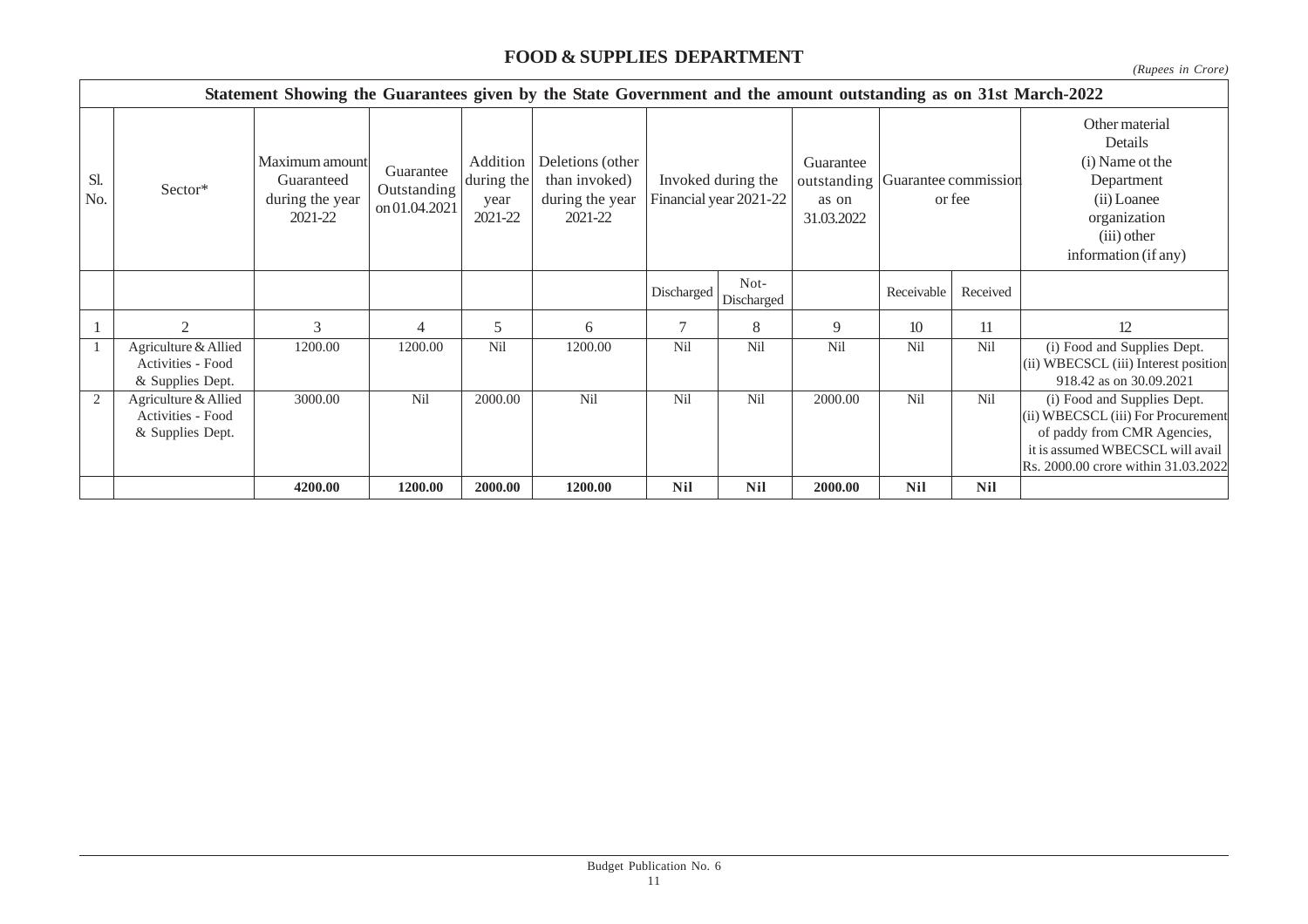#### **PANCHAYATS & RURAL DEVELOPMENT DEPARTMENT**

|            |                                   | Statement Showing the Guarantees given by the State Government and the amount outstanding as on 31st March-2022 |                                           |                                           |                                                                 |                                                  |                                              |                                                                      |                 |            |                                                                                                                                  |
|------------|-----------------------------------|-----------------------------------------------------------------------------------------------------------------|-------------------------------------------|-------------------------------------------|-----------------------------------------------------------------|--------------------------------------------------|----------------------------------------------|----------------------------------------------------------------------|-----------------|------------|----------------------------------------------------------------------------------------------------------------------------------|
| Sl.<br>No. | Sector*                           | Maximum amount<br>Guaranteed<br>during the year<br>2021-22                                                      | Guarantee<br>Outstanding<br>on 01.04.2021 | Addition<br>during the<br>year<br>2021-22 | Deletions (other<br>than invoked)<br>during the year<br>2021-22 |                                                  | Invoked during the<br>Financial year 2021-22 | Guarantee<br>outstanding Guarantee commission<br>as on<br>31.03.2022 |                 | or fee     | Other material<br>Details<br>(i) Name ot the<br>Department<br>(ii) Loanee<br>organization<br>(iii) other<br>information (if any) |
|            |                                   |                                                                                                                 |                                           |                                           |                                                                 | $Not-$<br>Discharged<br>Receivable<br>Discharged |                                              | Received                                                             |                 |            |                                                                                                                                  |
|            | ∍                                 | $\mathcal{R}$                                                                                                   | 4                                         | 5                                         | 6                                                               |                                                  | 8                                            | 9                                                                    | 10 <sup>2</sup> |            | 12                                                                                                                               |
|            | Rural Development -<br>P&RD Dept. | Nil                                                                                                             | 397.93                                    | Nil                                       | 397.93                                                          | Nil                                              | Nil                                          | Nil                                                                  | Nil             | Nil        | (i) Panchayats & Rural Development<br>(ii) WBCADC                                                                                |
|            |                                   | <b>Nil</b>                                                                                                      | 397.93                                    | <b>Nil</b>                                | 397.93                                                          | <b>Nil</b>                                       | <b>Nil</b>                                   | <b>Nil</b>                                                           | <b>Nil</b>      | <b>Nil</b> |                                                                                                                                  |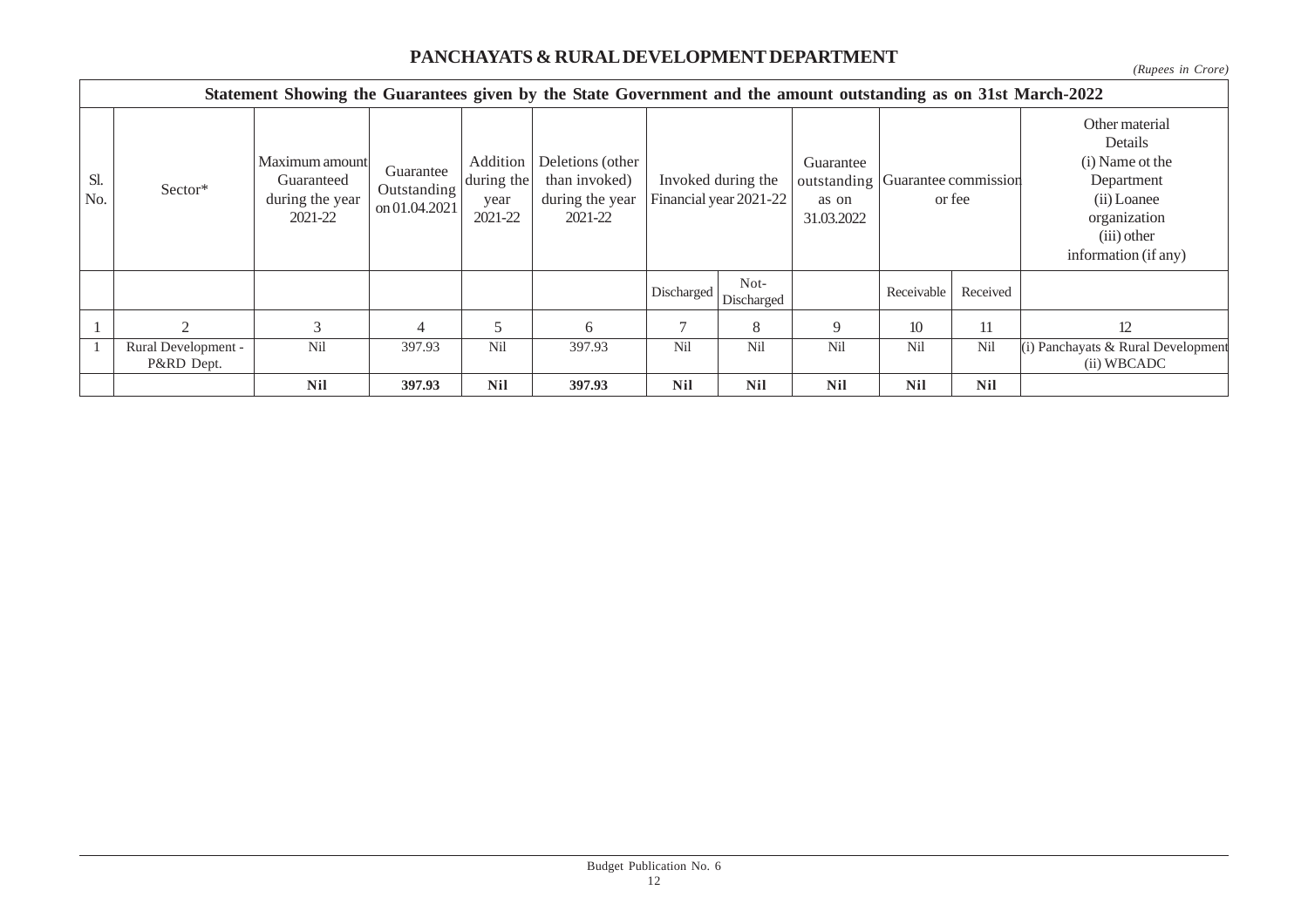#### **POWER DEPARTMENT**

|                |                | Statement Showing the Guarantees given by the State Government and the amount outstanding as on 31st March-2022 |                                           |                                           |                                                                 |                 |                                              |                                                                      |            |          |                                                                                                                                                                                                                                                                     |
|----------------|----------------|-----------------------------------------------------------------------------------------------------------------|-------------------------------------------|-------------------------------------------|-----------------------------------------------------------------|-----------------|----------------------------------------------|----------------------------------------------------------------------|------------|----------|---------------------------------------------------------------------------------------------------------------------------------------------------------------------------------------------------------------------------------------------------------------------|
| Sl.<br>No.     | Sector*        | Maximum amount<br>Guaranteed<br>during the year<br>2021-22                                                      | Guarantee<br>Outstanding<br>on 01.04.2021 | Addition<br>during the<br>year<br>2021-22 | Deletions (other<br>than invoked)<br>during the year<br>2021-22 |                 | Invoked during the<br>Financial year 2021-22 | Guarantee<br>outstanding Guarantee commission<br>as on<br>31.03.2022 |            | or fee   | Other material<br>Details<br>(i) Name ot the<br>Department<br>(ii) Loanee<br>organization<br>(iii) other<br>information (if any)                                                                                                                                    |
|                |                |                                                                                                                 |                                           |                                           |                                                                 | Discharged      | Not-<br>Discharged                           |                                                                      | Receivable | Received |                                                                                                                                                                                                                                                                     |
| 1              | $\overline{2}$ | $\ensuremath{\mathfrak{Z}}$                                                                                     | $\overline{4}$                            | 5                                         | $6\,$                                                           | $7\phantom{.0}$ | $8\,$                                        | $\overline{9}$                                                       | 10         | 11       | 12                                                                                                                                                                                                                                                                  |
| $\mathbf{1}$   | Power (WBPDCL) | 350.00                                                                                                          | 30.00                                     | Nil                                       | 30.00                                                           | Nil             | Nil                                          | Nil                                                                  | 0.60       | Nil      | Payment to Coal Parties-<br><b>WBIDFC</b>                                                                                                                                                                                                                           |
|                |                |                                                                                                                 | 160.00                                    | Nil                                       | 20.00                                                           | Nil             | Nil                                          | 140.00                                                               | 1.80       | Nil      | Acquisition of Coal Mines-UBI                                                                                                                                                                                                                                       |
| $\mathfrak{2}$ | Power (WBPDCL) | 200.00                                                                                                          | 90.00                                     | Nil                                       | 90.00                                                           | Nil             | Nil                                          | Nil                                                                  |            | Nil      | Payment to Coal Parties-<br>West Bengal State Co-operative<br><b>Bank</b>                                                                                                                                                                                           |
| 3              | Power (WBPDCL) | 250.00                                                                                                          | 239.58                                    | Nil                                       | 125.00                                                          | Nil             | Nil                                          | 114.58                                                               | 3.88       | Nil      | <b>Patment to Coal Parties</b><br>West Bengal State Co-operative<br><b>Bank</b>                                                                                                                                                                                     |
| $\overline{4}$ | Power (WBPDCL) | 479.46                                                                                                          | 479.46                                    | Nil                                       | 479.46                                                          | Nil             | Nil                                          | Nil                                                                  | 26.81      | Nil      | Allotment of Coal Blocks-<br>Indian bank. Application has<br>been made for issuance of<br>Government Guarantee of the<br>tune of Rs. 458.96 Crore                                                                                                                   |
| 5              | Power (WBPDCL) | 1240.00                                                                                                         | 4416.68                                   | 1240.00                                   | Nil                                                             | Nil             | Nil                                          | 5656.68                                                              | 22.50      | Nil      | (i) Dept. of Power Govt. of WB<br>(ii) WBSEDCL                                                                                                                                                                                                                      |
| 6              | Power (DPL)    | Nil                                                                                                             | 2160.00                                   | Nil                                       | 2160.00                                                         | Nil             | Nil                                          | Nil                                                                  | 70.13      | Nil      | (i) Deptt of Power, Govt. of<br>WB (ii) The Durgapur Projects<br>Ltd. (iii) Loan from PFC: MOA<br>between PFCL & DPL has been<br>executed on 13.02.2018 for<br>Rs. 270000.00 lakh. Guarantee<br>provided upto 80% of<br>Sanctioned amount i.e.<br>Rs. 216000 Lakhs. |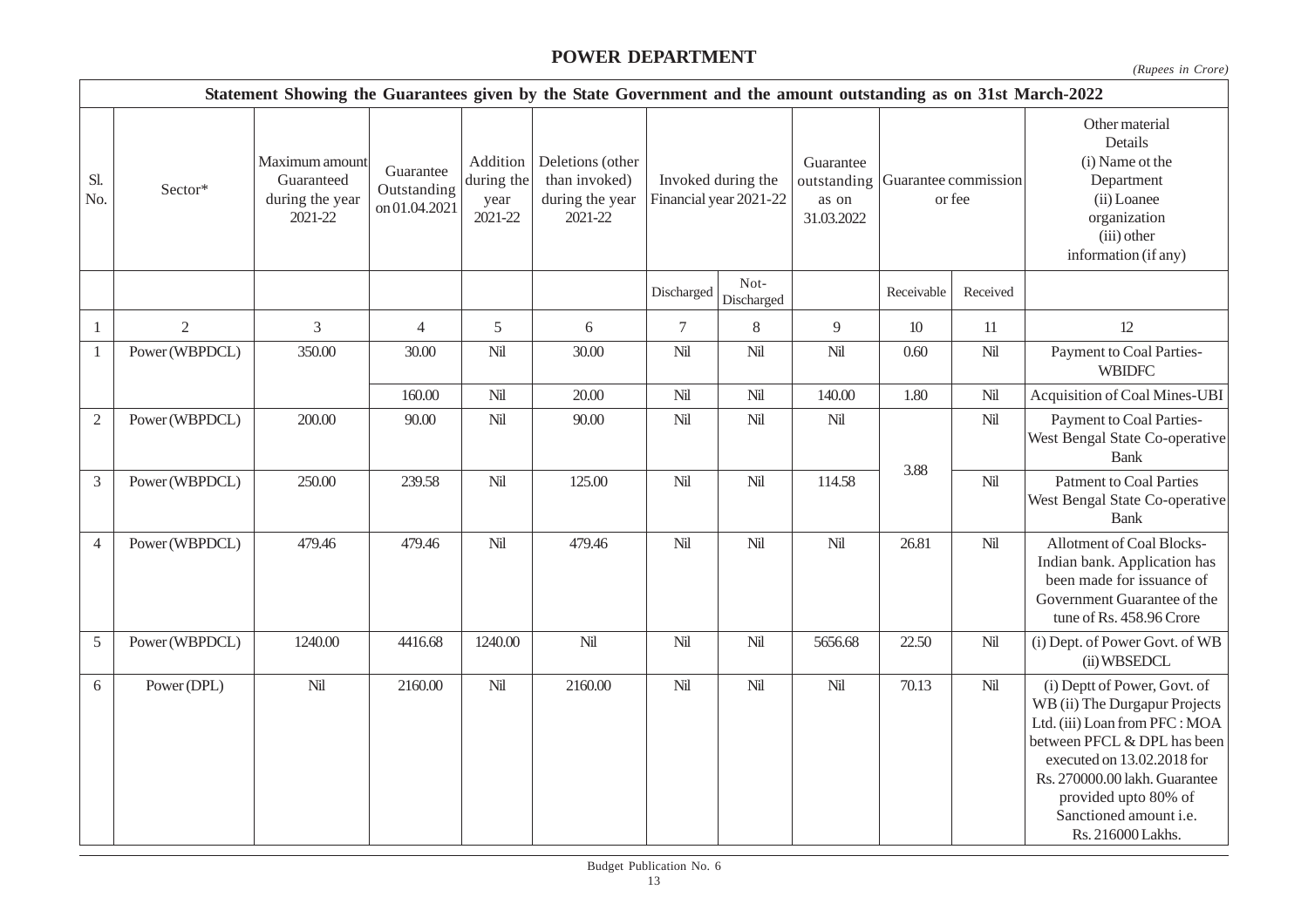#### **POWER DEPARTMENT**

|            |             | Statement Showing the Guarantees given by the State Government and the amount outstanding as on 31st March-2022 |                                           |                                           |                                                                 |                                                      |            |                                                 |            |                                |                                                                                                                                                                                                                                         |
|------------|-------------|-----------------------------------------------------------------------------------------------------------------|-------------------------------------------|-------------------------------------------|-----------------------------------------------------------------|------------------------------------------------------|------------|-------------------------------------------------|------------|--------------------------------|-----------------------------------------------------------------------------------------------------------------------------------------------------------------------------------------------------------------------------------------|
| Sl.<br>No. | Sector*     | Maximum amount<br>Guaranteed<br>during the year<br>2021-22                                                      | Guarantee<br>Outstanding<br>on 01.04.2021 | Addition<br>during the<br>year<br>2021-22 | Deletions (other<br>than invoked)<br>during the year<br>2021-22 | Invoked during the<br>Financial year 2021-22<br>Not- |            | Guarantee<br>outstanding<br>as on<br>31.03.2022 |            | Guarantee commission<br>or fee | Other material<br>Details<br>(i) Name ot the<br>Department<br>(ii) Loanee<br>organization<br>(iii) other<br>information (if any)                                                                                                        |
|            |             |                                                                                                                 |                                           |                                           |                                                                 | Discharged<br>Discharged                             |            |                                                 | Receivable | Received                       |                                                                                                                                                                                                                                         |
|            | 2           | $\mathfrak{Z}$                                                                                                  | 4                                         | 5                                         | 6                                                               | $\tau$                                               | 8          | 9                                               | 10         | 11                             | 12                                                                                                                                                                                                                                      |
| $\tau$     | Power (DPL) | 2675.00                                                                                                         | Nil                                       | 2675.00                                   | Nil                                                             | Nil                                                  | Nil        | 2675.00                                         | 20.15      | Nil                            | (i) Deptt of Power, Govt. of WB<br>(ii) The Durgapur Projects Ltd.<br>(iii) Loan from WBIDFC: Loan<br>between WBIDFC & DPL has<br>been executed on 30.06.2021<br>for Rs. 267500.00 Lakhs.<br>Guarantee Provided<br>Rs. 267500.00 lakhs. |
| 8          | Power (DPL) | 94.55                                                                                                           | 94.55                                     | Nil                                       | Nil                                                             | Nil                                                  | Nil        | 94.55                                           | 3.78       | Nil                            | (i) Deptt of Power, Govt. of WB<br>(ii) The Durgapur Projects Ltd.<br>(iii) Performance bank Guarantee<br>from UBI for Transdamodar<br>Coal Mine                                                                                        |
|            |             | 5289.01                                                                                                         | 7670.27                                   | 3915.00                                   | 2904.46                                                         | <b>Nil</b>                                           | <b>Nil</b> | 8680.81                                         | 149.65     | <b>Nil</b>                     |                                                                                                                                                                                                                                         |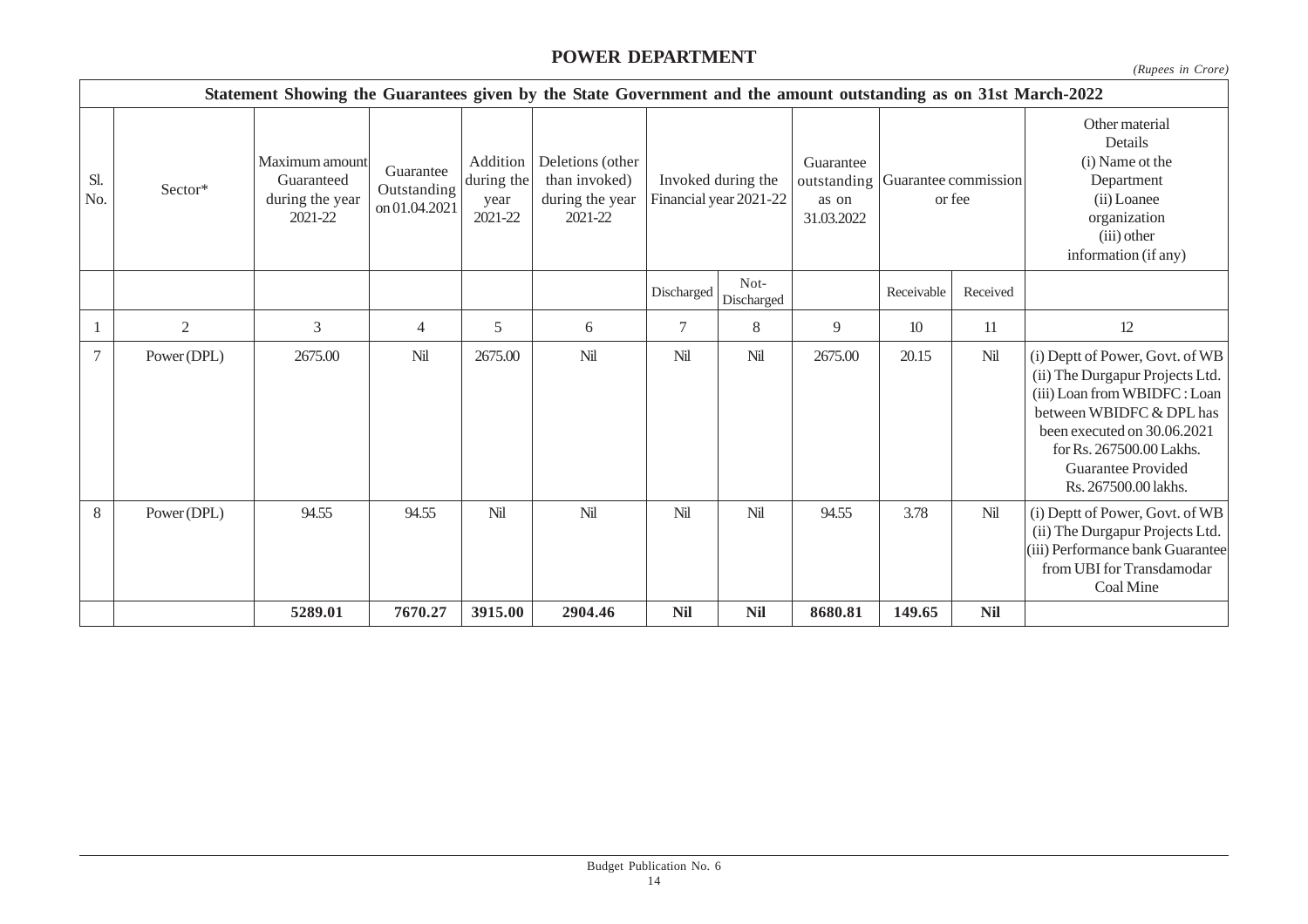#### **TRIBAL DEVELOPMENT DEPARTMENT**

|              |                                                                                                                               | Statement Showing the Guarantees given by the State Government and the amount outstanding as on 31st March-2022 |                                           |                                           |                                                                 |                                                                                    |            |                                                                      |            |            |                                                                                                                                                 |
|--------------|-------------------------------------------------------------------------------------------------------------------------------|-----------------------------------------------------------------------------------------------------------------|-------------------------------------------|-------------------------------------------|-----------------------------------------------------------------|------------------------------------------------------------------------------------|------------|----------------------------------------------------------------------|------------|------------|-------------------------------------------------------------------------------------------------------------------------------------------------|
| Sl.<br>No.   | Sector*                                                                                                                       | Maximum amount<br>Guaranteed<br>during the year<br>2021-22                                                      | Guarantee<br>Outstanding<br>on 01.04.2021 | Addition<br>during the<br>year<br>2021-22 | Deletions (other<br>than invoked)<br>during the year<br>2021-22 | Invoked during the<br>Financial year 2021-22<br>$Not-$<br>Discharged<br>Discharged |            | Guarantee<br>outstanding Guarantee commission<br>as on<br>31.03.2022 |            | or fee     | Other material<br>Details<br>(i) Name ot the<br>Department<br>(ii) Loanee<br>organization<br>(iii) other<br>information (if any)                |
|              |                                                                                                                               |                                                                                                                 |                                           |                                           |                                                                 |                                                                                    |            |                                                                      | Receivable | Received   |                                                                                                                                                 |
|              | 2                                                                                                                             | 3                                                                                                               | $\overline{4}$                            | 5                                         | 6                                                               | $\overline{7}$                                                                     | 8          | 9                                                                    | 10         | 11         | 12                                                                                                                                              |
| $\mathbf{1}$ | Welfare of Schedule<br>Castes, Scheduled<br>Tribes & other<br><b>Backward Classes -</b><br><b>Tribal Development</b><br>Dept. | 30.00                                                                                                           | 16.09                                     | 3.42                                      | 5.23                                                            | Nil                                                                                | Nil        | 14.28                                                                | Nil        | Nil        | 1. Tribal Deptt.<br>2. WB Tribal Development<br>Co-operative<br>Co-operation<br>Ltd. (WBTDCCL)<br>3. For Higher Education<br>of Tribal Students |
|              |                                                                                                                               | 30.00                                                                                                           | 16.09                                     | 3.42                                      | 5.23                                                            | <b>Nil</b>                                                                         | <b>Nil</b> | 14.28                                                                | <b>Nil</b> | <b>Nil</b> |                                                                                                                                                 |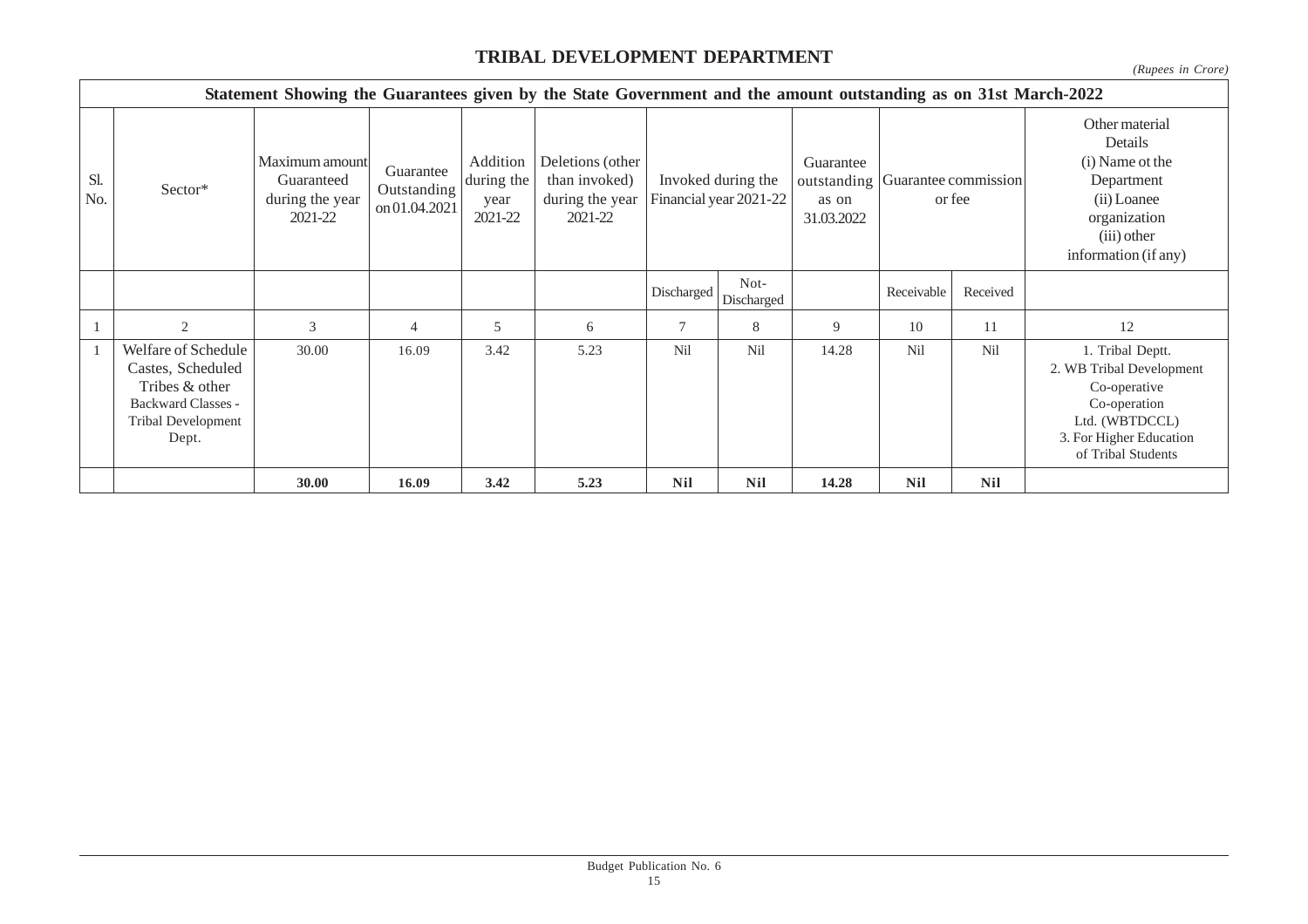### **STATEMENT - I Outstanding Debt Position**

#### **State: West Bengal**

This Table shows the outstanding debt position of the State during the Projection Period : (Rs. in Crore)

| SI.<br>No. | <b>Particulars</b>                                                                                                                           | <b>Actuals</b><br>2015-2016 | <b>Actuals</b><br>2016-2017 | <b>Actuals</b><br>2017-2018 | <b>Actuals</b><br>2018-2019 | <b>Actuals</b><br>2019-2020 | Actual<br>2020-2021     | R.E.<br>2021-2022       | B.E.<br>2022-2023       |
|------------|----------------------------------------------------------------------------------------------------------------------------------------------|-----------------------------|-----------------------------|-----------------------------|-----------------------------|-----------------------------|-------------------------|-------------------------|-------------------------|
| A          | A. Internal Debt<br>W.B.I.D.F.C.<br>Market Loan<br>*Others                                                                                   | 1,62,411.27<br>63,12.04     | 1,93,640.75<br>6,651.53     | 2,18,945.09<br>7,031.84     | 2,49,375.46<br>7,012.58     | 2,90,257.69<br>6,870.02     | 3,40,434.96<br>6,586.30 | 3,85,638.36<br>6,819.91 | 4,38,424.56<br>7,479.01 |
|            | Total-A                                                                                                                                      | 1,68,723.31                 | 2,00,292.28                 | 2,25,976.93                 | 2,56,388.04                 | 2,97,127.71                 | 3,47,021.26             | 3,92,458.27             | 4,45,903.57             |
| в          | Loans & Advance from G.O.I.                                                                                                                  | 13,665.64                   | 13,209.14                   | 14,233.09                   | 14,357.54                   | 15,243.53                   | 15,798.71*              | 16,802.81**             | 24,255.50               |
| C          | N.S.S.F. Loan                                                                                                                                | 87,669.55                   | 81,776.76                   | 75,801.04                   | 69,676.41                   | 63,336.42                   | 56,996.42               | 50,656.43               | 44,316.44               |
| D          | P.F. Reserve Fund & Deposits                                                                                                                 | 35,984.08                   | 42,404.22                   | 44,950.01                   | 52,877.71                   | 57,767.35                   | 62,182.42               | 68,915.54               | 71,962.54               |
| E.         | <b>Total Outstanding Liabilities</b><br>(As on 31 March) $E=(A+B+C+D)$                                                                       | 3,06,042.58                 | 3,37,682.40                 | 3,60,961.07                 | 3,93,299.70                 | 4,33,475.00                 | 4,81,998.81             | 5,28,833.05             | 5,86,438.05             |
|            | *Others include Loans from LIC, Loans from GIC, Loans from NABARD, Compensation & other Bond, Loans from NCDC, Loans from other Institution. |                             |                             |                             |                             |                             |                         |                         |                         |

\*This amount excludes Rs. 4431.00 Crore which has been passed on by Government of India to the State as Back to Back Loan in lieu of GST Compensation during the Financial Year 2020-2021 vide Ministry of Finance Order No. 40(1)PF-S/2020-21 dated 15/10/2020. In accordance with the said order this amount will not be taken into account for calculating the debt stock of the State Government.

\*\*This amount excludes Rs. 6425.00 Crore which will be passed on by Government of India to the State as Back to Back Loan in lieu of GST Compensation during the Financial Year 2021-2022 vide Ministry of Finance Order No. 40(1)PF-S/2021-22 dated 09/06/2021. In accordance with the said order this amount will not be taken into account for calculating the debt stock of the State Government.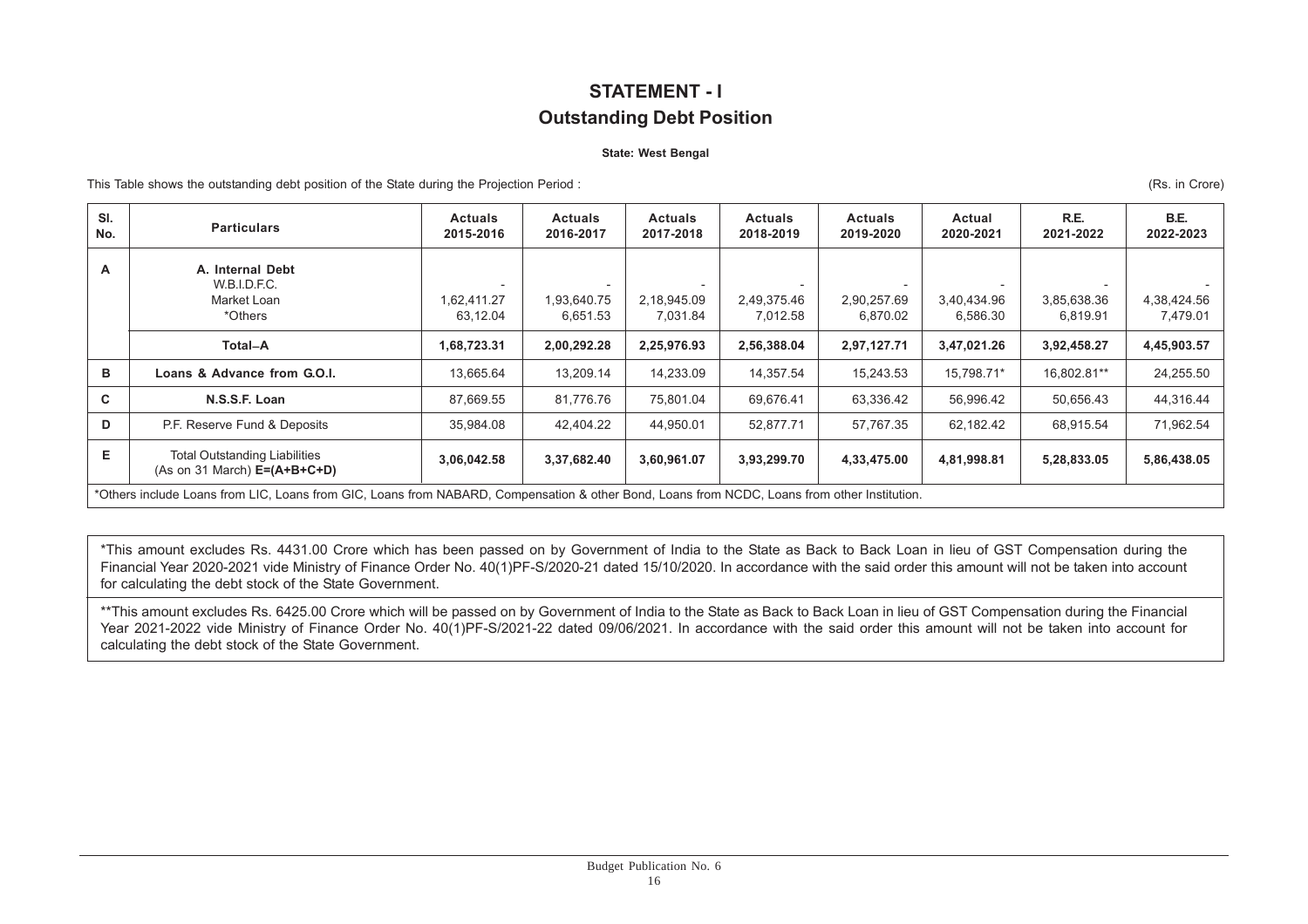#### **STATEMENT-II**

#### **The Financial Trend**

The table below shows at a glance the developing financial of the State Government after Partition **Financial** of the State Government after Partition **Financial** contents and the State Sovernment after Partition **Financia** 

|                                                                              | Actuals<br>1947-48<br>(15th)<br>August<br>1947<br>to 31st<br>March<br>1948) | Actuals<br>1948-49 | Actuals<br>1949-50 | Actuals<br>1950-51 | Actuals<br>1951-52 | Actuals<br>1952-53 | Actuals<br>1953-54 | Actuals<br>1954-55 | Actuals<br>1955-56 | Actuals<br>1956-57 | Actuals | Actuals | Actuals<br>1957-58 1958-1959 1959-60 | Actuals<br>1960-61 | Actuals<br>1961-62 | Actuals<br>1962-63 |
|------------------------------------------------------------------------------|-----------------------------------------------------------------------------|--------------------|--------------------|--------------------|--------------------|--------------------|--------------------|--------------------|--------------------|--------------------|---------|---------|--------------------------------------|--------------------|--------------------|--------------------|
| Receipts                                                                     |                                                                             |                    |                    |                    |                    |                    |                    |                    |                    |                    |         |         |                                      |                    |                    |                    |
| <b>Opening Balance</b>                                                       | $-2$                                                                        | 3,60               | 10,09              | 11,09              | 7,42               | 7,24               | 7,59               | 3,64               | 9,06               | 17,06*             | 5,71    | 2,97    | 88                                   | 2,29               | 2,20               | 1,70               |
| Revenue Receipts                                                             | 18,73                                                                       | 31,73              | 34,01              | 34,30              | 38,59              | 37,46              | 38,08              | 42,65              | 50,34              | 57,61              | 68,28   | 80,39   | 91,63                                | 96,03              | 101,70             | 107,51             |
| Receipts from Debt. Heads,<br>Contingency Fund and<br><b>Public Accounts</b> | 53,38                                                                       | 91,03              | 100,52             | 139,02             | 146,33             | 111,15             | 144,61             | 92,11              | 114,10             | 143,21             | 124,79  | 166,66  | 282,58                               | 279,60             | 283,03             | 332,48             |
| Total                                                                        | 70,05                                                                       | 125,40             | 144,72             | 184,41             | 192,34             | 155,88             | 190,28             | 138,40             | 173,50             | 217,88             | 199,78  | 250,02  | 375.09                               | 377,92             | 386.93             | 441,69             |
| Expenditure<br>Revenue Ependiture                                            | 13,28                                                                       | 29,10              | 31,38              | 37,33              | 37,31              | 38,94              | 44,97              | 49,15              | 61,02              | 71,20              | 70,18   | 79,36   | 85,87                                | 93,04              | 102,48             | 113,53             |
| Capital Expenditure                                                          | 43                                                                          | $-18$              | 8,16               | 6,91               | 11,21              | 13,04              | 19,02              | 19,58              | 12,39              | 20,35              | 28,16   | 23,92   | 22,92                                | 22,75              | 26,97              | 34,45              |
| Expenditure on Debt Heads,<br>Contingency Fund and<br><b>Public Accounts</b> | 52,74                                                                       | 87,29              | 94,09              | 132,75             | 136,55             | 96,31              | 122,65             | 60,61              | 83,01              | 120,62             | 97,47   | 145,86  | 264,64                               | 259,93             | 255,78             | 290,66             |
| <b>Closing Balance</b>                                                       | 3,60                                                                        | 10,19              | 11,09              | 7,42               | 7,27               | 7,59               | 3,64               | 9,06               | 17,08              | 5,71               | 2,97    | 88      | 2,29                                 | 2,20               | 1,70               | 3,05               |
| Total                                                                        | 70,05                                                                       | 125,40             | 144,72             | 184,41             | 192,34             | 155,88             | 190,28             | 138,40             | 173,50             | 217,88             | 199,78  | 250,02  | 375,09                               | 377,92             | 386,93             | 441.69             |
| <b>Net Results</b><br>Surplus (+)<br>Deduct (-)                              |                                                                             |                    |                    |                    |                    |                    |                    |                    |                    |                    |         |         |                                      |                    |                    |                    |
| (a) On Revenue Account                                                       | $+5,45$                                                                     | $+2,67$            | $+2,63$            | $-3,03$            | $+1,28$            | $-1,48$            | $-6,89$            | $-6,50$            | $-10,68$           | $-13,59$           | $-1,90$ | $-1,03$ | $+5,76$                              | $+2,99$            | $-78$              | $-6,02$            |
| Outside Revenue Account<br>(b)                                               | $+21$                                                                       | $+3,92$            | $-1,73$            | $-64$              | $-1,43$            | $+1,80$            | $+2,94$            | $+ 11,92$          | $+18,70$           | $+2,24$            | $-84$   | $-3,12$ | $-4,35$                              | $-3,06$            | $+28$              | $+7,37$            |
| (c) Net, excluding Opening Balance                                           | $+5,66$                                                                     | $+6.59$            | $+90$              | $-3,67$            | $-15$              | $+32$              | $-3,95$            | $+ 5,42$           | $+8,02$            | $-11.35$           | $-2,74$ | $-2,09$ | $+1.41$                              | -9                 | $-50$              | $+1,35$            |

\*Including debit balance of Rs. 2,11 lakhs from transferred territories.

N.B□The amounts shown under "Debt Heads, Contingency Fund and Public Account" up to the year 1958-59 include figures ......"Debt" and thereafter gross figure on remittances have been exhibited both under "Receipts" and "Expenditure".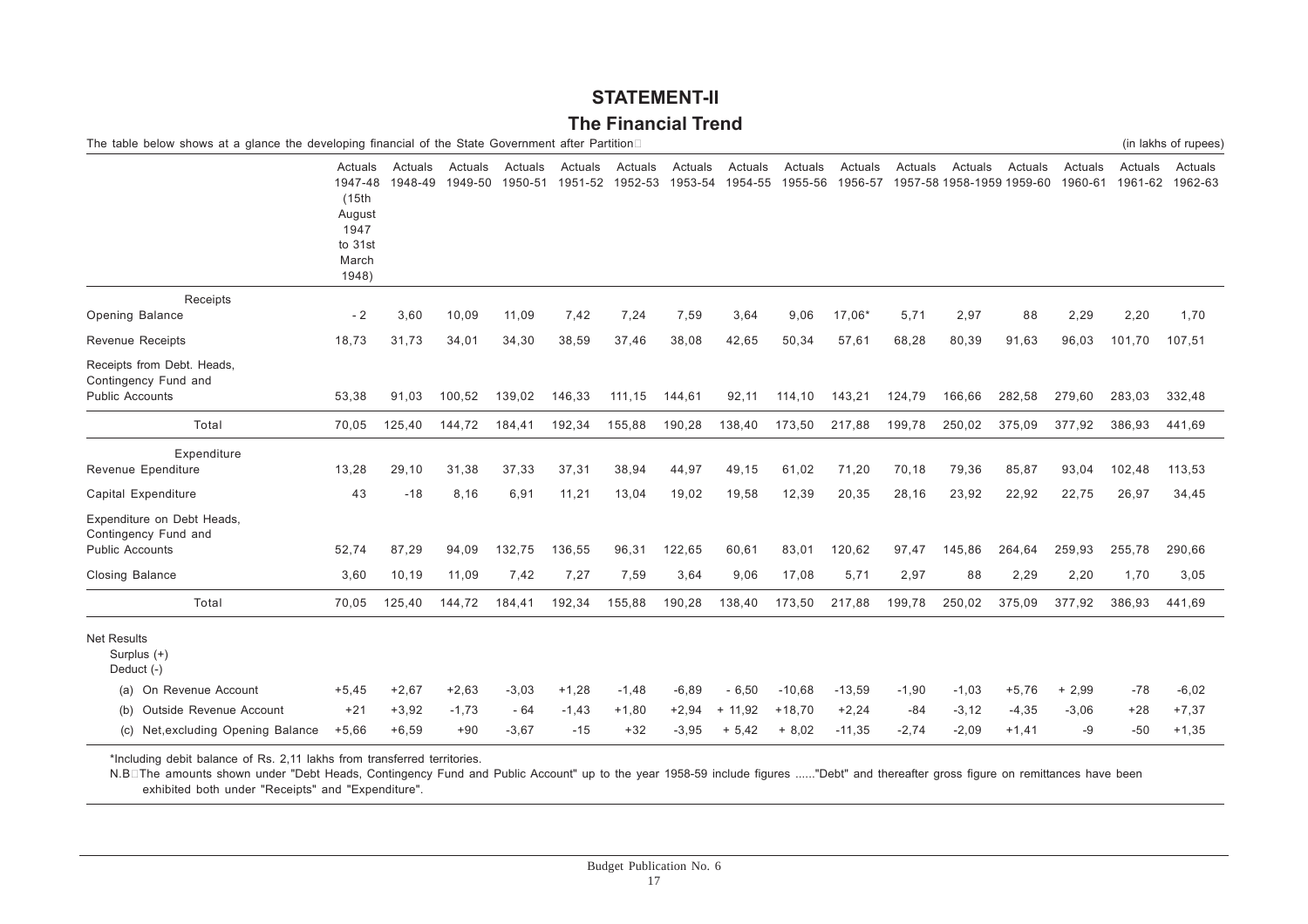#### **STATEMENT-II-Contd.**

(In lakhs of rupees)

|                                                                                                                           |                      |                    |                    |                    |                |                            |                                                  |                   |                                                    |                          |                       |                    |                                                                                                     |                    |                    | As per new classifications      |                    |                                                   |                    |
|---------------------------------------------------------------------------------------------------------------------------|----------------------|--------------------|--------------------|--------------------|----------------|----------------------------|--------------------------------------------------|-------------------|----------------------------------------------------|--------------------------|-----------------------|--------------------|-----------------------------------------------------------------------------------------------------|--------------------|--------------------|---------------------------------|--------------------|---------------------------------------------------|--------------------|
|                                                                                                                           | Actuals<br>1963-64   | Actuals<br>1964-65 | Actuals<br>1965-66 | Actuals<br>1966-67 | 1967-68        | Actuals Actuals<br>1968-69 | 1969-70                                          | 1970-71           | Actuals Actuals Actuals Actuals Actuals<br>1971-72 |                          | 1972-73 1973-74       | Actuals<br>1974-75 | Actuals<br>1975-76                                                                                  | Actuals<br>1976-77 | Actuals<br>1977-78 | Actuals<br>1978-79              | Actuals<br>1979-80 | Actuals<br>1980-81                                | Actuals<br>1981-82 |
|                                                                                                                           |                      |                    |                    |                    |                |                            |                                                  |                   |                                                    |                          |                       |                    |                                                                                                     |                    |                    |                                 |                    |                                                   |                    |
| Receipts                                                                                                                  |                      |                    |                    |                    |                |                            |                                                  |                   |                                                    |                          |                       |                    |                                                                                                     |                    |                    |                                 |                    |                                                   |                    |
| <b>Opening Balance</b>                                                                                                    | 3,05                 | 67                 | 1,89               | 15,07              | 18,06          | 78                         | 10,09                                            | 1,66              | $-6,76$                                            | $-25,37$                 | $-40,95$              | -52                | 7,01                                                                                                | 7,27               | $-56, 12$          | $-6,66$                         | 18,23              | -40.27                                            | $-72,72$           |
| Revenue Receipts                                                                                                          | 125,90 141,34 169,82 |                    |                    | 185,33             | 198,99         |                            | 224,53 261.68 268,01 425,43 351,22 376,50 460,19 |                   |                                                    |                          |                       |                    |                                                                                                     |                    |                    |                                 |                    | 562,10 621,10 699,27 828,19 963,151091,70 1223,75 |                    |
| Receipts from Debt. Heads, Contigency                                                                                     |                      |                    |                    |                    |                |                            |                                                  |                   |                                                    |                          |                       |                    |                                                                                                     |                    |                    |                                 |                    |                                                   |                    |
| Fund and Public                                                                                                           |                      |                    |                    |                    |                |                            |                                                  |                   |                                                    |                          |                       |                    |                                                                                                     |                    |                    |                                 |                    |                                                   |                    |
| Account                                                                                                                   | 334,47               | 419,47             | 532,32             | 540,33             | 413,44         | 530,77                     | 452,84                                           | 582,24            | 666,54                                             |                          | 903,85 971,27, 903,11 |                    | 861,62                                                                                              |                    |                    |                                 |                    | 122,48 1549,14 2219,20 2328,82 3671,74 4593,46    |                    |
| Total                                                                                                                     |                      | 463,42 561,48      | 704,03             | 740,73             | 630,49         |                            | 756,08 724,61                                    |                   |                                                    |                          |                       |                    | 851,91 1085,21 1229,70 1306,82 1362,78 1430,99 1836,31 2192,29 3040,73 3310,20 4723,17 5744,49      |                    |                    |                                 |                    |                                                   |                    |
| Expenditure                                                                                                               |                      |                    |                    |                    |                |                            |                                                  |                   |                                                    |                          |                       |                    |                                                                                                     |                    |                    |                                 |                    |                                                   |                    |
| Revenue                                                                                                                   | 117,20               | 135,45             | 167,54             | 188,67             | 204,12         |                            |                                                  |                   |                                                    |                          |                       |                    | 245,55 271,74 303,43 402,44 410,73 379,19 451,80 543,94 597,30 701,08 907,08 976,85 1115,21 1311,56 |                    |                    |                                 |                    |                                                   |                    |
| Capital Expenditure                                                                                                       | 26,79                | 38,23              | 22,37              | 8,68               | 3,41           | 24,76                      | 27,91                                            | 26,39             | 30,38                                              | 45,90                    |                       | 45,84 48,01        | 55,03                                                                                               | 81,04              | 77,51              | 73,88                           |                    | 80,86 106,69 123,50                               |                    |
| Expenditure on Debt                                                                                                       |                      |                    |                    |                    |                |                            |                                                  |                   |                                                    |                          |                       |                    |                                                                                                     |                    |                    |                                 |                    |                                                   |                    |
| Heads, Contigency                                                                                                         |                      |                    |                    |                    |                |                            |                                                  |                   |                                                    |                          |                       |                    |                                                                                                     |                    |                    |                                 |                    |                                                   |                    |
| Fund and Public                                                                                                           |                      |                    |                    |                    |                |                            |                                                  |                   |                                                    |                          |                       |                    |                                                                                                     |                    |                    |                                 |                    |                                                   |                    |
| Accounts                                                                                                                  | 318,42               | 335,91             | 499,05             | 525,32             | 392,18         | 475,68                     | 446,83                                           | 528,85            | 686,61                                             | 814,02                   | 882,31                | 855,96             | 839,29                                                                                              |                    |                    | 1214,09 1420,36 2041,54 2292,76 |                    | 3573,99                                           | 4324,36            |
| Closing Balance                                                                                                           | 1,01                 | 1,89               | 15,07              | 18,06              | 78             |                            | 10,09 -21,87(b)                                  |                   | $-6,76 -34,22(c)$                                  | $-40,95$                 | $-52$                 | 7,01               | $-7,27$                                                                                             | $-56, 12$          | $-6,66$            | 18,23                           |                    | $-4,27$ $-72,72$                                  | -14,93             |
| Total                                                                                                                     | 463,42               | 561,48             | 704,03             | 740.73             | 630,49         | 756,08                     | 724,61                                           |                   | 851,91 1085,21 1229,70 1306,82 1362,78             |                          |                       |                    | 1430,99 1836,31 2192,29 3040,73 3310,20 4723,17 5744,49                                             |                    |                    |                                 |                    |                                                   |                    |
| <b>Net Results</b>                                                                                                        |                      |                    |                    |                    |                |                            |                                                  |                   |                                                    |                          |                       |                    |                                                                                                     |                    |                    |                                 |                    |                                                   |                    |
| Surplus (+)<br>Deduct (-)                                                                                                 |                      |                    |                    |                    |                |                            |                                                  |                   |                                                    |                          |                       |                    |                                                                                                     |                    |                    |                                 |                    |                                                   |                    |
| (a) On Revenue Account                                                                                                    | $+8,70$              | +5,89              | $+2,28$            | $-3,34$            | $-5,13$        | $-21,02$                   |                                                  |                   | $-10,06$ $-35,42$ $+22,99$                         | $-59,51$                 | $-2,69$               | +3,39              | $+18,42$ $+23,80$                                                                                   |                    |                    | $-1,81$ $+78,89$ $-13,70$       |                    | -23,51                                            | -87,81             |
| (b) Outside Revenue Account                                                                                               | $-10,74$             | $-51,01$ +10,90    |                    | $+6,33$            | $-12,15$       | $-3,28$                    |                                                  | $-21,90$ $+27,00$ |                                                    | $-50.45 + 43.93 + 43.12$ |                       | $-86$              | $-32,70$                                                                                            | $-72,65$           |                    | $-51,27+103,78$                 | -44.80             |                                                   | $-8,94 + 145,60$   |
| (c) Net, excluding Opening Balance                                                                                        | $-2,04$              |                    | $+88$ +13,18       |                    | $+2,99$ -17,28 |                            | $-9,26$ $-31,96$                                 |                   | $-8,42$ $-27,46$ $-15,58$ $+40,43$ $+7,53$         |                          |                       |                    | $-14,28$                                                                                            |                    |                    | -48,85 -49,46 +24,89 -58,50     |                    |                                                   | $-32,45$ $+57,97$  |
| (b) According to provisional actuals the closing for 1969-70 was + 1,66 which was adopted as Opening Balance for 1970-71. |                      |                    |                    |                    |                |                            |                                                  |                   |                                                    |                          |                       |                    |                                                                                                     |                    |                    |                                 |                    |                                                   |                    |

(c) On the loans of subsequent adjustment the Closing Balance for 1971-72 was -25,37 which was adopted as Opening Balance for 1972-73.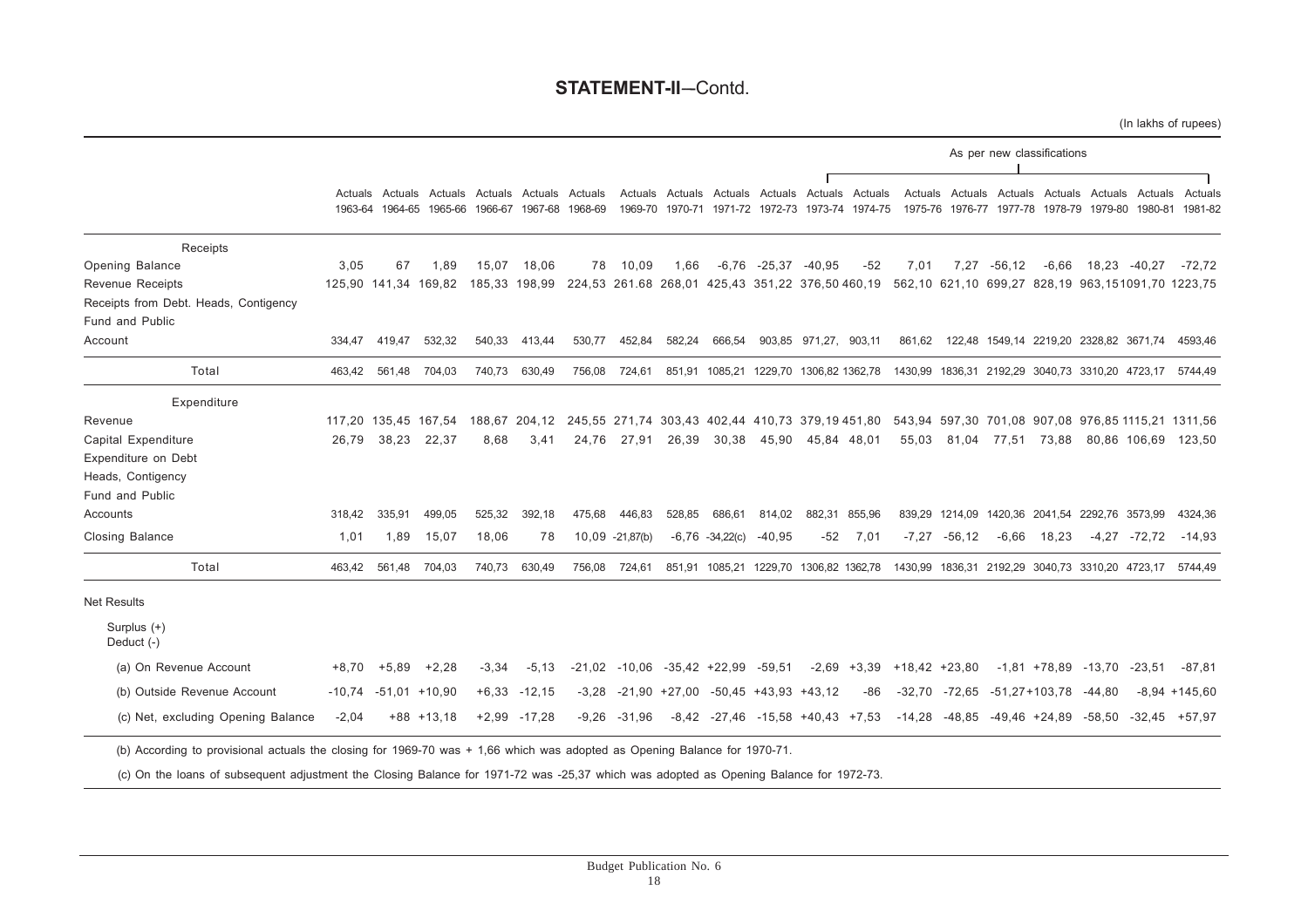#### **STATEMENT-II--Contd.**

(In lakhs of rupees)

|                        |                                                    | Actuals<br>1982-83 | Actuals<br>1983-84 | Actuals<br>1984-85 | Actuals<br>1985-1986 | Actuals<br>1986-1987 | Actuals<br>1987-1988 1988-1989 | Actuals   | Actuals<br>1989-1990 | Actuals<br>1990-1991 | Actuals<br>1991-1992 | Actuals   | Actuals<br>1992-1993 1993-1994 | Actuals<br>1994-1995 | Actuals<br>1995-96 |
|------------------------|----------------------------------------------------|--------------------|--------------------|--------------------|----------------------|----------------------|--------------------------------|-----------|----------------------|----------------------|----------------------|-----------|--------------------------------|----------------------|--------------------|
|                        | Receipts                                           |                    |                    |                    |                      |                      |                                |           |                      |                      |                      |           |                                |                      |                    |
| Opening Balance        |                                                    | $-14,93$           | $-13,01$           | $-4,90$            | $+8.76$              | $+118,37$            | $+63,78$                       | $-26,03$  | $-10,58$             | $-93,27$             | $+15,44$             | $-10,37$  | $+107,01$                      | $+49,03$             | $+5,08$            |
| Revenue Receipts       |                                                    | 1379,26            | 1523,13            | 1778.60            | 2343,23              | 2510,17              | 2912,20                        | 3337.42   | 3494,07              | 4109,24              | 4677,57              | 5227,07   | 5921,42                        | 6863,53              | 7376,05            |
|                        | Receipts from Debt Heads,<br>Contingency Fund and  |                    |                    |                    |                      |                      |                                |           |                      |                      |                      |           |                                |                      |                    |
| <b>Public Accounts</b> |                                                    | 6621,08            | 5843.16            | 6271.41            | 7490.15              | 7322,57              | 7924,53                        | 9176,37   | 11160.51             | 13670.81             | 14787.94             | 13713,06  | 17039.99                       | 20004.69             | 22724,38           |
|                        | Total                                              | 7985,41            | 7363,28            | 8045,11            | 9842.14              | 9951.11              | 10900.51                       | 12487,76  | 14644.00             | 17686.78             | 19480.95             | 18929.76  | 23068.42                       | 26917.25             | 30105,51           |
|                        | Expenture                                          |                    |                    |                    |                      |                      |                                |           |                      |                      |                      |           |                                |                      |                    |
|                        | Revenue Ependiture                                 | 1621.70            | 1739.30            | 2150.54            | 2260.33              | 2697,48              | 3027,47                        | 3474,62   | 3971,25              | 5128,12              | 5323,69              | 5663,70   | 6905,75                        | 7630,66              | 8626,27            |
|                        | Capital Expenditure                                | 119,65             | 102,19             | 99,26              | 121,93               | 206,90               | 244,12                         | 271,55    | 414,07               | 368,62               | 312,88               | 263,72    | 402,04                         | 770,4                | 1164,28            |
|                        | Expenditure on Debt Heads,<br>Contingency Fund and |                    |                    |                    |                      |                      |                                |           |                      |                      |                      |           |                                |                      |                    |
| <b>Public Accounts</b> |                                                    | 62557.07           | 5526,69            | 5786.55            | 7341.51              | 6982,95              | 7654,95                        | 8752,17   | 10351.95             | 12174.60             | 54,75                | 12895.33  | 15711.60                       | 18511,05             | 20170,44           |
| <b>Closing Balance</b> |                                                    | $-13,01$           | $-4,90$            | $+8.76$            | $+118,37$            | $+63,78$             | $-26,03$                       | $-10,58$  | $-93,27$             | $+15,44$             | $-10,37$             | $+107,01$ | $+49,03$                       | $+5,08$              | $+144,52$          |
|                        | Total                                              | 7985,41            | 7363,28            | 8045,11            | 9842,14              | 9951,11              | 10900,51                       | 12487,76  | 14644,00             | 17686,78             | 19480,95             | 18929,76  | 23068,42                       | 26917.25             | 30105,51           |
| <b>Net Results</b>     |                                                    |                    |                    |                    |                      |                      |                                |           |                      |                      |                      |           |                                |                      |                    |
|                        | Surplus $(+)$                                      |                    |                    |                    |                      |                      |                                |           |                      |                      |                      |           |                                |                      |                    |
| Deduct (-)             |                                                    |                    |                    |                    |                      |                      |                                |           |                      |                      |                      |           |                                |                      |                    |
| (a)                    | On Revenue Account                                 | $-242,44$          | $-206.16$          | $-3,71,94$         | $+82,90$             | $-187,31$            | $-115,27$                      | $-137,21$ | $-477.18$            | $-1018,88$           | $-646, 12$           | $-436,63$ | $-984.33$                      | $-767,13$            | $-1250,22$         |
| (b)                    | <b>Outside Revenue Account</b>                     | $+244,36$          | $+214,27$          | $+3.85.60$         | $+26,71$             | $+132,72$            | $+25,46$                       | $+152,66$ | $+394,49$            | $+1127,58$           | $+620,31$            | $+554,01$ | $+926,35$                      | $+723,18$            | +1389,66           |
| (c)                    | Net, excluding Opening Balance                     | $+1.92$            | $+8.11$            | $+13.66$           | $+109.61$            | $-54.59$             | $-89.81$                       | $+15.45$  | $-82.69$             | $-108.71$            | $-25.81$             | $+117.38$ | $-57.98$                       | $-43.95$             | $+139,44$          |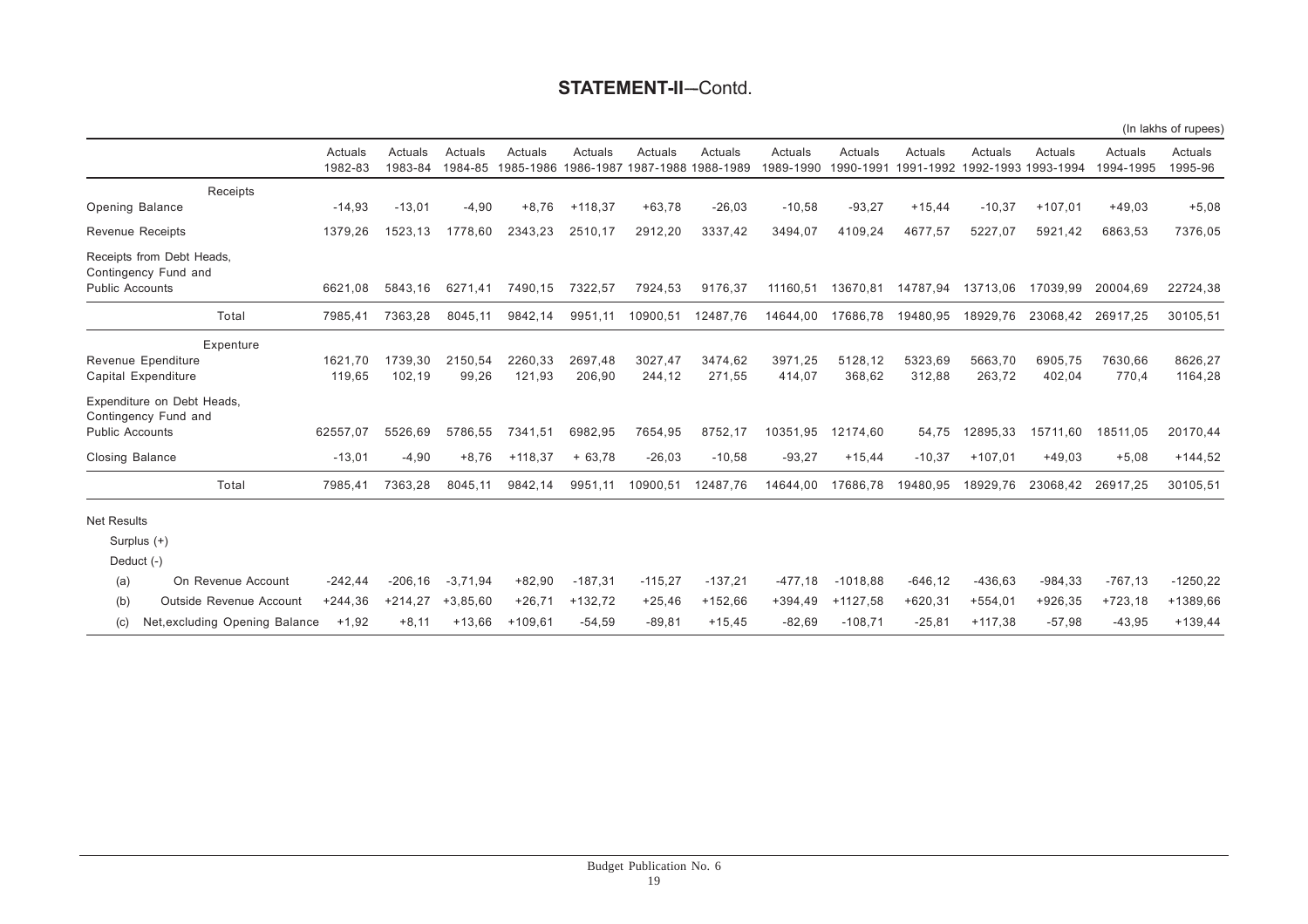#### STATEMENT-II-Contd.

(In lakhs of rupees)

|                                                                              | Actuals<br>1996-97 | Actuals<br>1997-98 | Actuals    | Actuals    | Actuals<br>1998-1999 1999-2000 2000-2001 | Actuals<br>2001-2002 2002-2003 | Actuals            | Actuals                                                                        | Actuals<br>2003-2004 2004-2005 | Actuals<br>2005-2006 | Actuals<br>2006-2007                             | Actuals<br>2007-2008          | Actuals<br>2008-2009 |
|------------------------------------------------------------------------------|--------------------|--------------------|------------|------------|------------------------------------------|--------------------------------|--------------------|--------------------------------------------------------------------------------|--------------------------------|----------------------|--------------------------------------------------|-------------------------------|----------------------|
| Receipts                                                                     |                    |                    |            |            |                                          |                                |                    |                                                                                |                                |                      |                                                  |                               |                      |
| Opening Balance                                                              | $+144,52$          | $+160,27$          | $+238,39$  | $+198,90$  | $+35,96$                                 | $+68,62$                       | $-7,89$            | 106,68                                                                         | $-42,67$                       | $-231,09$            | $-12,00$                                         | $-70,56$                      | $-257,03$            |
| Revenue Receipts                                                             | 8227,12            | 9027.81            | 9386.72    | 10211.09   | 14522,18                                 |                                | 14538,43 14525,45  | 16608,49                                                                       | 19918,19                       | 23725,89             | 25828,31                                         | 30167,38                      | 36904,39             |
| Receipts from Deb Heads,<br>Contingency Fund and<br><b>Public Accounts</b>   | 27388.76           | 33674,28           | 39927,51   | 53468,39   | 63168,85                                 |                                |                    | 74462,22 88716,63 106945,72 109530,31 110188,35                                |                                |                      |                                                  | 194797.26 166409.23 180724.87 |                      |
|                                                                              |                    |                    |            |            |                                          |                                |                    |                                                                                |                                |                      |                                                  |                               |                      |
| Total                                                                        | 35760,40           | 42862,36           | 49552,62   | 63878,38   | 77726,99                                 |                                |                    | 89069.27 103234.19 123660.89 129405.83 133683.15 220613.57 196506.05 217372.23 |                                |                      |                                                  |                               |                      |
| Expenditure<br>Revenue Ependiture                                            | 10362,35           | 11321,88           | 14242,89   | 19498,44   | 22103,45                                 |                                | 23394,52 23160,77  | 25757,47                                                                       | 28146,12                       | 31116,86             | 34161,26                                         | 38314,42                      | 51613,31             |
| Capital Expenditure                                                          | 1444,91            | 633,79             | 714,55     | 1006,43    | 1322,80                                  | 1265,53                        | 784,35             | 756,14                                                                         | 1834,52                        | 1652,72              | 2018,22                                          | 2687,73                       | 3705,30              |
| Expenditure on Debt Heads,<br>Contingency Fund and<br><b>Public Accounts</b> | 23792.87           | 30668.30           | 34396.28   | 43337,55   | 54232,12                                 |                                | 64417,11 79182,39  | 97189,95                                                                       |                                | 99656,28 100925,57   |                                                  | 184504,65 155760,93 162275,47 |                      |
|                                                                              |                    |                    |            |            |                                          |                                |                    |                                                                                |                                |                      |                                                  |                               |                      |
| <b>Closing Balance</b>                                                       | $+160,27$          | $+238.39$          | +198,90    | $+35,96$   | $+68,62$                                 | -7.89                          | +106,68            | $-42,67$                                                                       | $-231.09$                      | $-12,00$             | $-70,56$                                         | $-257,03$                     | $-221.85$            |
| Total                                                                        | 35760,40           | 42862,36           | 49552.62   | 63878,38   | 77726,99                                 |                                |                    | 89069,27103234,19 123660,89                                                    |                                |                      | 29405.83 133683.15 220613.57 196506.05 217372.23 |                               |                      |
| <b>Net Results</b>                                                           |                    |                    |            |            |                                          |                                |                    |                                                                                |                                |                      |                                                  |                               |                      |
| Surplus $(+)$                                                                |                    |                    |            |            |                                          |                                |                    |                                                                                |                                |                      |                                                  |                               |                      |
| Deduct (-)                                                                   |                    |                    |            |            |                                          |                                |                    |                                                                                |                                |                      |                                                  |                               |                      |
| On Revenue Account<br>(a)                                                    | $-2135,23$         | $-2294.07$         | $-4856.17$ | $-9287,35$ | $-7581,27$                               |                                | -8856.09 -8635.32  | $-9148.98$                                                                     | $-8227,93$                     | $-7390.97$           | $-8332,95$                                       | $-8147.04$                    | -14708,92            |
| <b>Outside Revenue Account</b><br>(b)                                        | $+2150.98$         | $+2372,19$         | +4816.68   | $+9124,41$ | $+7613,93$                               |                                | +8779.58 +8749.89  | +8999,63                                                                       | 8039,51                        | 7610,06              | 8274,39                                          | 7960,57                       | 14744,10             |
| Net, excluding Opening Balance<br>(c)                                        | $+15,75$           | $+78,12$           | $-39,49$   | $-162,94$  | $+32,66$                                 |                                | $-76,51$ $+114,57$ | $-149.35$                                                                      | $-188,42$                      | $+219,09$            | $-58,56$                                         | $-186,47$                     | $+35,18$             |